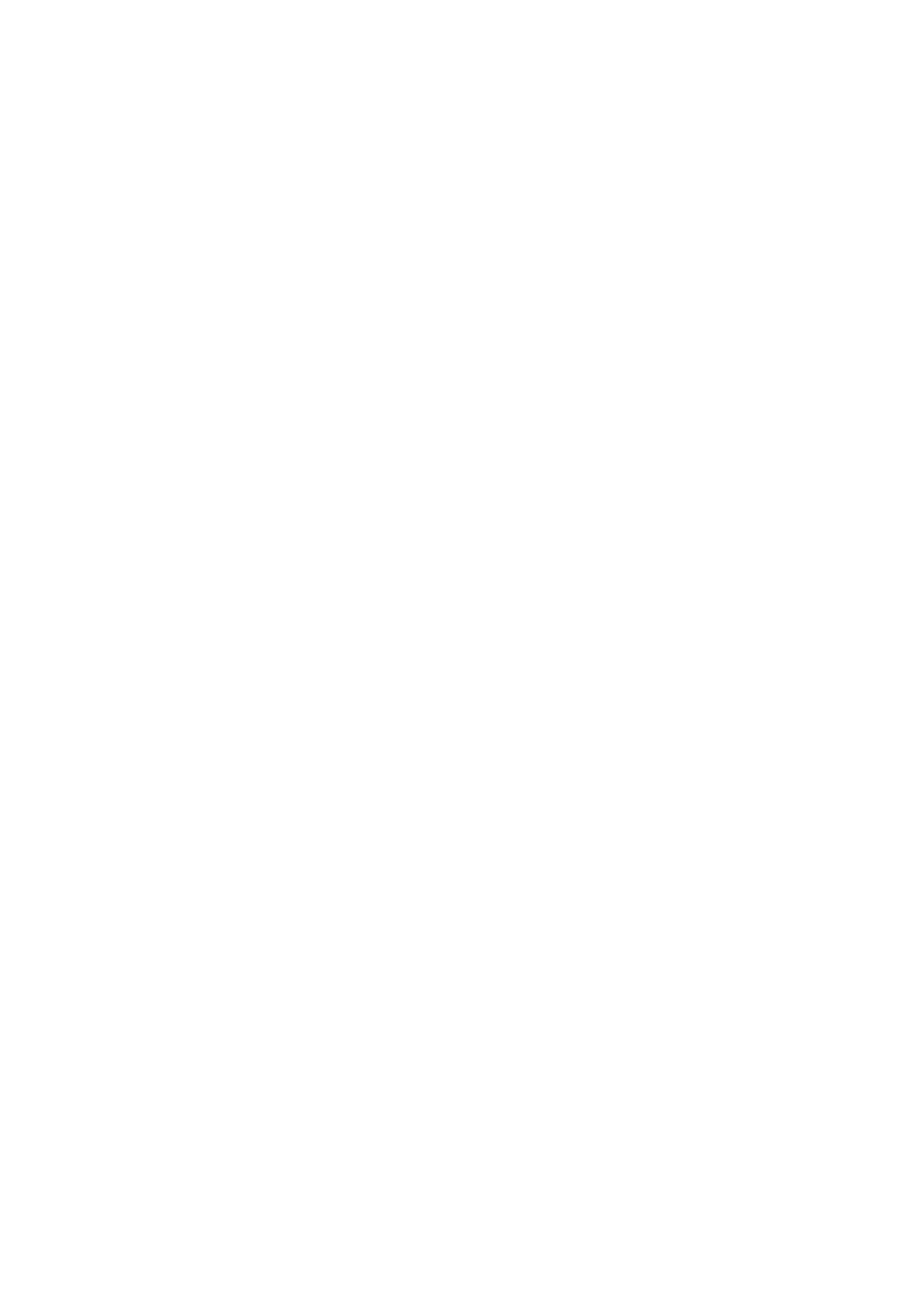- **How we can make ecotoxicology more valuable to environmental**
- **protection?**
- 
- 4 Hanson ML<sup>1\*</sup>, Wolff BA<sup>2</sup>, Green JW<sup>3</sup>, Kivi M<sup>4</sup>, Panter GH<sup>5</sup>, Warne MStJ<sup>6,7</sup>,
- 5 Ågerstrand M<sup>8</sup>, Sumpter JP<sup>9</sup>
- Department of Environment and Geography, University of Manitoba, Winnipeg,
- Canada
- Department of Fish, Wildlife and Conservation Biology, Colorado State
- University, Fort Collins, Colorado, United States of America
- <sup>3</sup>DuPont, Wilmington, Delaware, United States of America
- <sup>4</sup>Health Canada, Ottawa, Canada
- <sup>5</sup>Syngenta International Research Centre, Jealott's Hill, United Kingdom
- 13 6Queensland Department of Science, Information Technology and Innovation,
- Brisbane, Queensland, Australia
- 15 7Centre for Agroecology, Water and Resilience, Coventry University, Coventry,
- United Kingdom
- 17 8Department of Environmental Science and Analytical Chemistry (ACES),
- Stockholm University, Stockholm, Sweden
- 19 9Institute for the Environment, Health and Societies, Brunel University London,
- United Kingdom
- 
- 
- *\*Contact Author Email: [mark.hanson@umanitoba.ca](mailto:mark.hanson@umanitoba.ca)*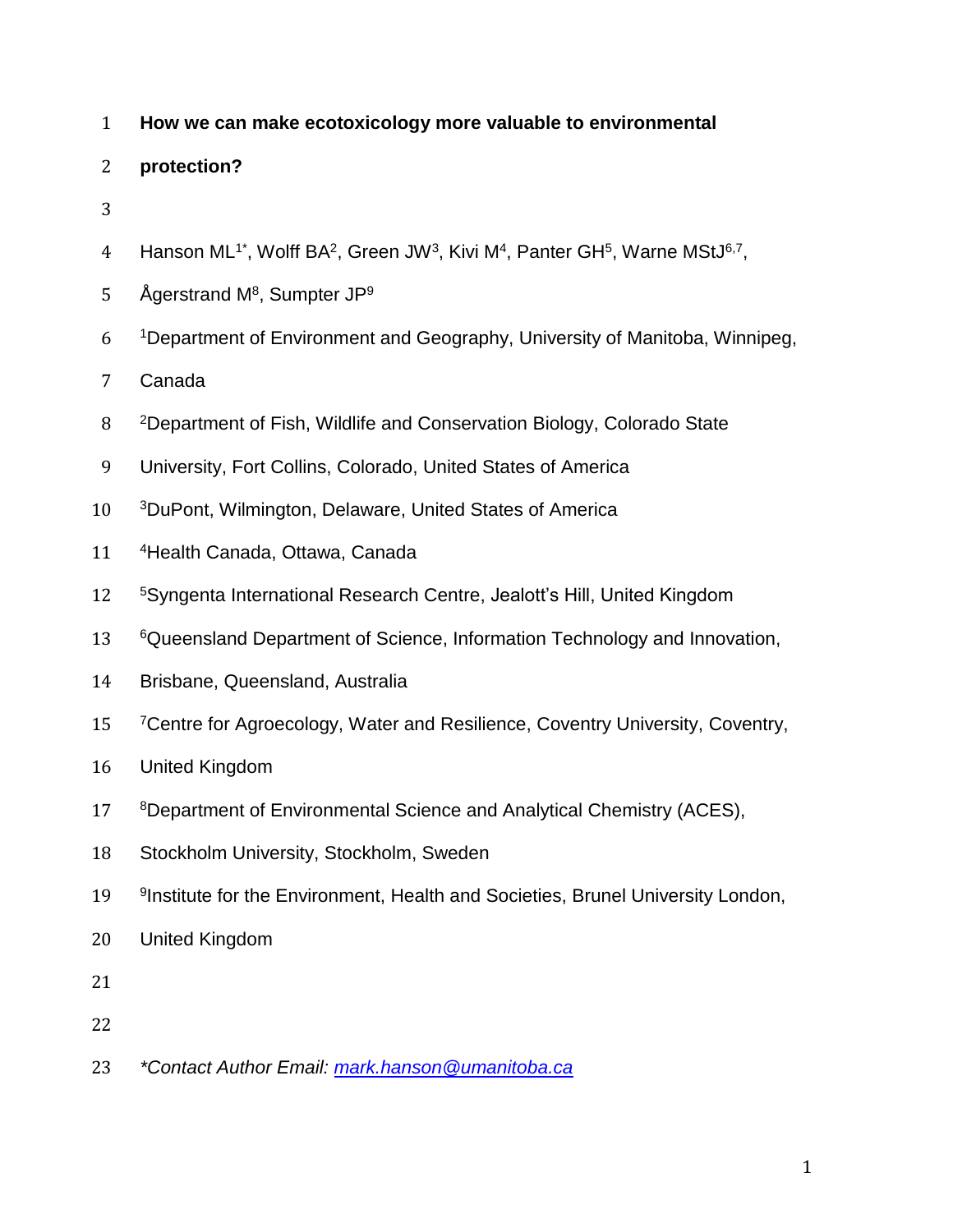#### **ABSTRACT**

 There is increasing awareness that the value of peer-reviewed scientific literature is not consistent, resulting in a growing desire to improve the practice and reporting of studies. This is especially important in the field of ecotoxicology, where regulatory decisions can be partly based on data from the peer-reviewed literature, with wide-reaching implications for environmental protection. Our objective is to improve the reporting of ecotoxicology studies so that they can be appropriately utilized in a fair and transparent fashion, based on their reliability and relevance. We propose a series of nine reporting requirements, followed by a set of recommendations for adoption by the ecotoxicology community. These reporting requirements will provide clarity on the experimental design and conditions, chemical identification, test organisms, exposure confirmation, measurable endpoints, how data are presented, data availability and statistical analysis. Providing these specific details will allow for a more full assessment of the reliability and relevance of the studies, including limitations. Recommendations for the implementation of these reporting requirements are provided herein for practitioners, journals, reviewers, regulators, stakeholders, funders, and professional societies. If applied, our recommendations will improve the quality of ecotoxicology studies and their value to environmental protection. *Keywords* – publications, quality, reliability, relevance, risk assessment, reporting

recommendations, peer review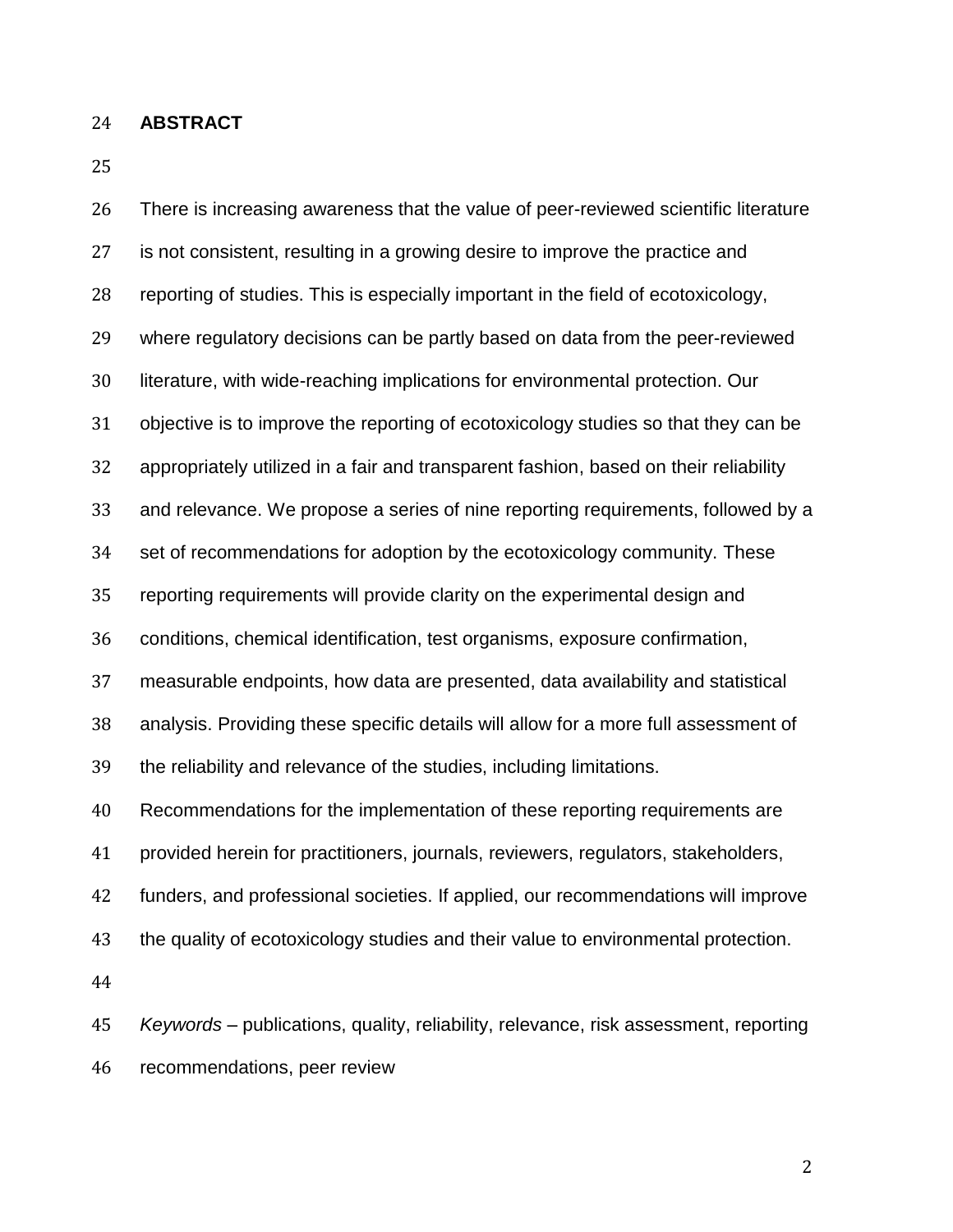#### **Introduction**

 There is widespread and growing concern that the quality, usability, and reporting of published peer-reviewed research is not as good as it could, and should, be. This can undermine the credibility and functioning of the scientific endeavor (Alberts et al., 2014; Forbes et al., 2016) and is a conversation that has spread beyond just the scientific community (e.g. The Economist, 2013). Poor science and reporting also come with steep economic costs. For example, it has been estimated that irreproducible results in the biomedical literature cost 28 billion USD in America alone, each year (Freedman et al., 2015). In addition to the direct economic costs from repeating poorly conducted studies that report spurious results, poor quality research delays and hinders protection of the environment, which is an underlying reason for conducting ecotoxicology research. By performing and reporting poor science, as a discipline we are failing to achieve our existential goal.

Only recently has attention been focused on the quality of published

ecotoxicology studies (e.g. Klimisch et al. 1997; Durda and Preziosi 2000; Hobbs

et al. 2005; Schneider et al. 2009; Brady, 2011; Agerstrand et al. 2014; Warne et

al. 2015). A core issue is that ecotoxicology studies often do not report key

information required to make a judgment on the quality of the studies (Harris and

Sumpter, 2015). Harris et al. (2014) suggested twelve principles that they

considered should be addressed in an ecotoxicology study. They then applied

three of the most objective of these principles (i.e.. measurement of exposure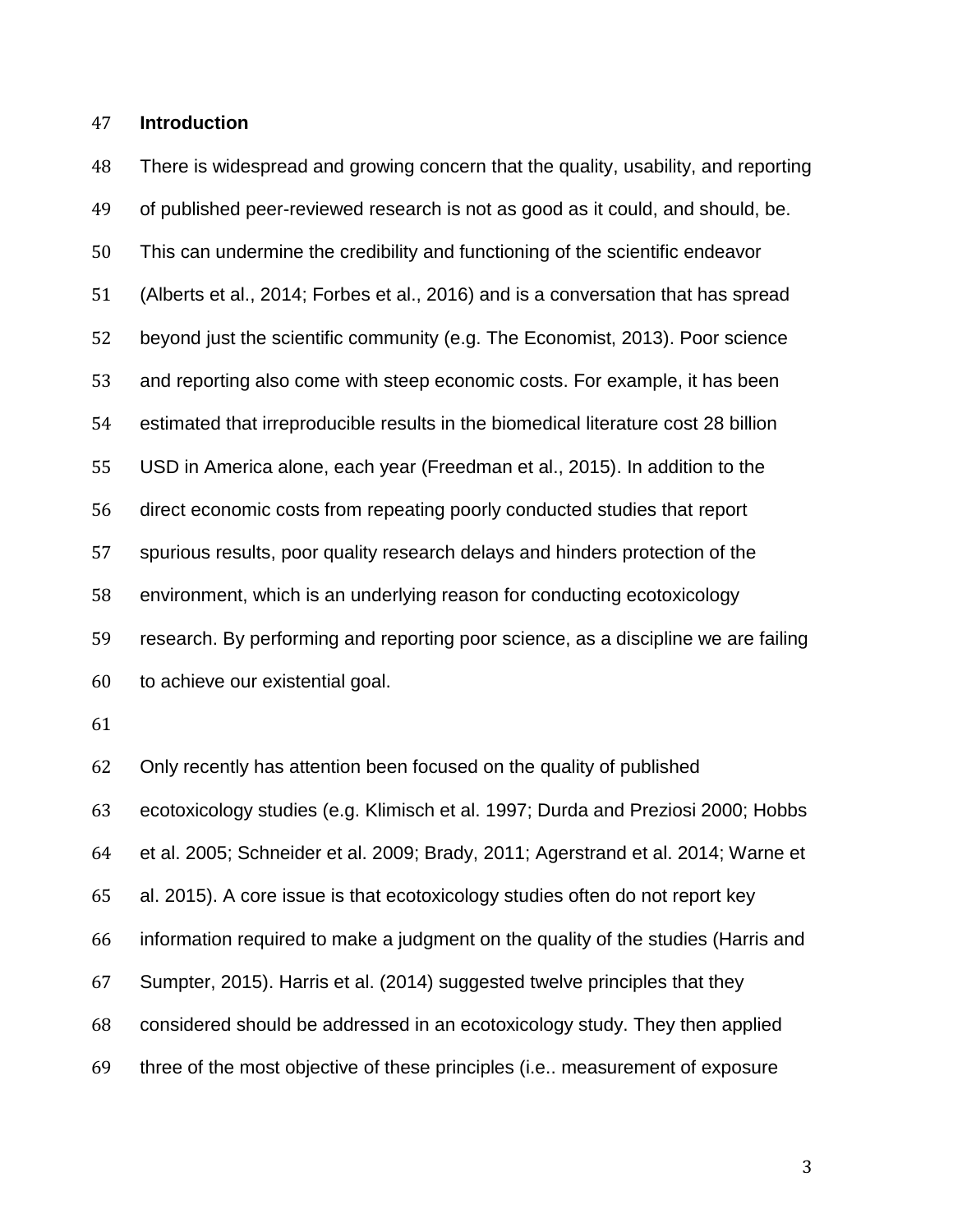concentrations, study repeated, and more than a single exposure tested) to 200 randomly chosen research papers, published in 2013, in three reputable journals covering the field. They concluded the quality of published ecotoxicology research was poor, with less than half, and often less than 25%, fulfilling the criteria. In particular, often less than 25%of papers provided information demonstrating that results were repeatable, with the majority of papers reporting results from only one experiment.

 To further evaluate the quality of published ecotoxicology studies, we objectively assessed current reporting requirements of journals publishing ecotoxicology studies. This involved conducting an ISI Web of Science search using the topic keyword 'ecotoxicology', and years published '2014 – 2015'. The initial search generated 176 journals that published 'ecotoxicology' studies. We then employed a cut-off requiring greater than two 'ecotoxicology' articles published in 2014 – 2015. This cut-off left 31 journals, and for those we then screened the 'guide to authors' for three basic criteria we deemed fundamental to paper quality in ecotoxicology. These criteria were: 1) expectations around statistical analysis (e.g., adequate replication); 2) analytical verification of exposure concentrations; and 3) availability of Supplemental Information (as a mechanism of providing data and other information required for critical analysis of relevance and reliability). We found that relatively few journals provided guidance on our three criteria, and only one journal met all three (Figure 1). This exercise suggests that guidance on publication standards provided by peer-reviewed journals requires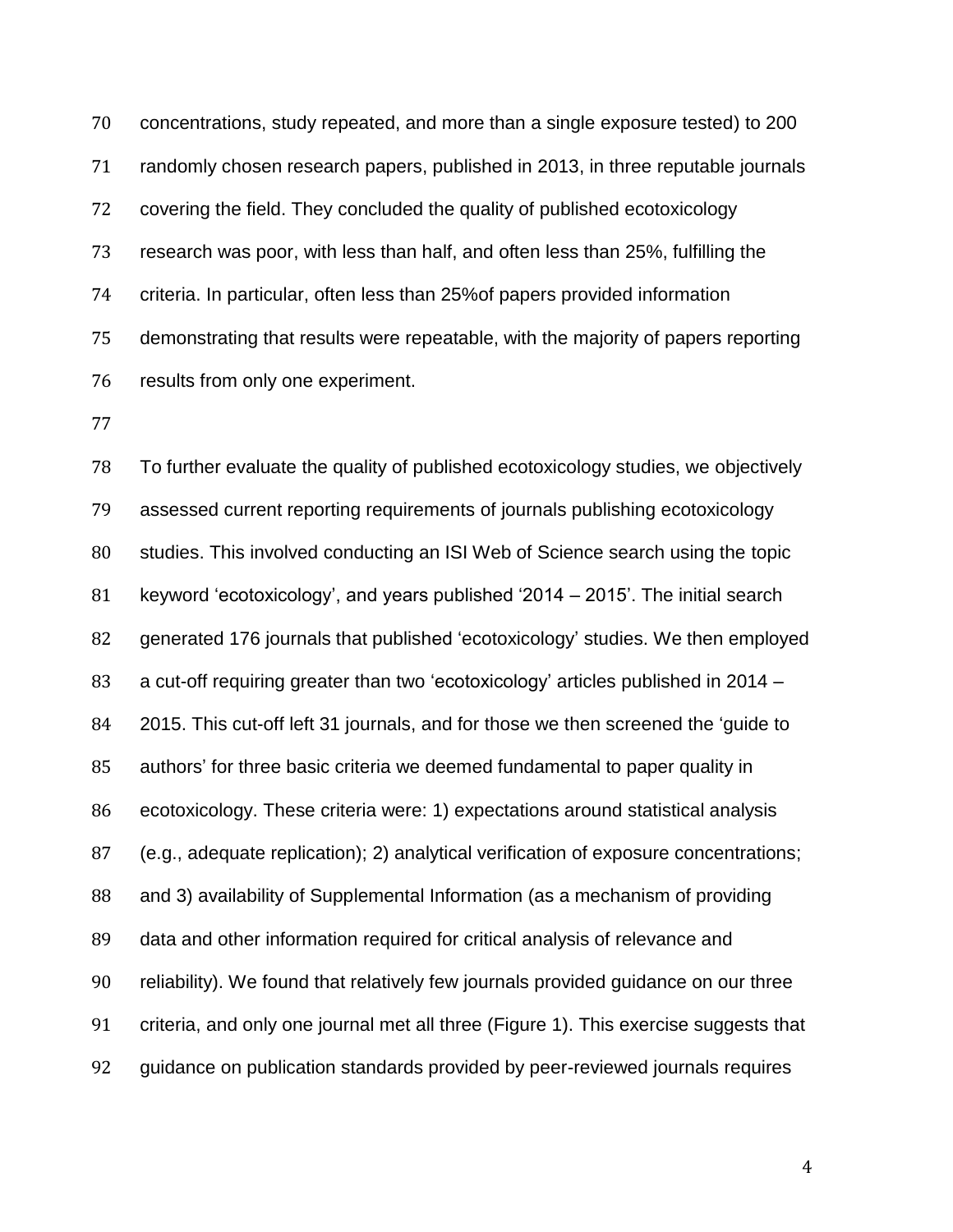improvement. We do acknowledge that many journals rely on reviewers to assess publication quality, including use of our search criteria (i.e., analytical confirmation of exposure concentrations, statistical guidance). However, relying on expert judgment alone can be problematic, as it is often inconsistently applied between reviewers (e.g., depends on the reviewers' expertise and availability, as well as their own biases (Mahoney, 1997)) and is coupled with the needs of a journal to fill issues and increase impact factors. Baseline expectations around reporting and conductance of studies by all journals, along with mechanisms to facilitate a full review by future readers (e.g., through availability of Supplemental Information), are required in order to elevate the quality of the ecotoxicology 103 literature as a whole (Moermond et al. 2016).

 Overall, the reporting of both the methodology and results in ecotoxicity studies appears to be incomplete and inadequate (Ågerstrand et al., 2011a, 2011b, 2014). This can decrease the likelihood that studies are cited by other authors, or used for regulatory purposes (ECHA, 2012). Examples of missing or insufficiently reported aspects include the types and performance of controls, analytical methods and exposure confirmation, test system design, information about statistical evaluations and statistical power, and presence of possible confounding factors. As a reader of a peer-reviewed publication it can be challenging to decide whether missing information is due to insufficient reporting or inadequate design and performance of the experiment. Regardless of the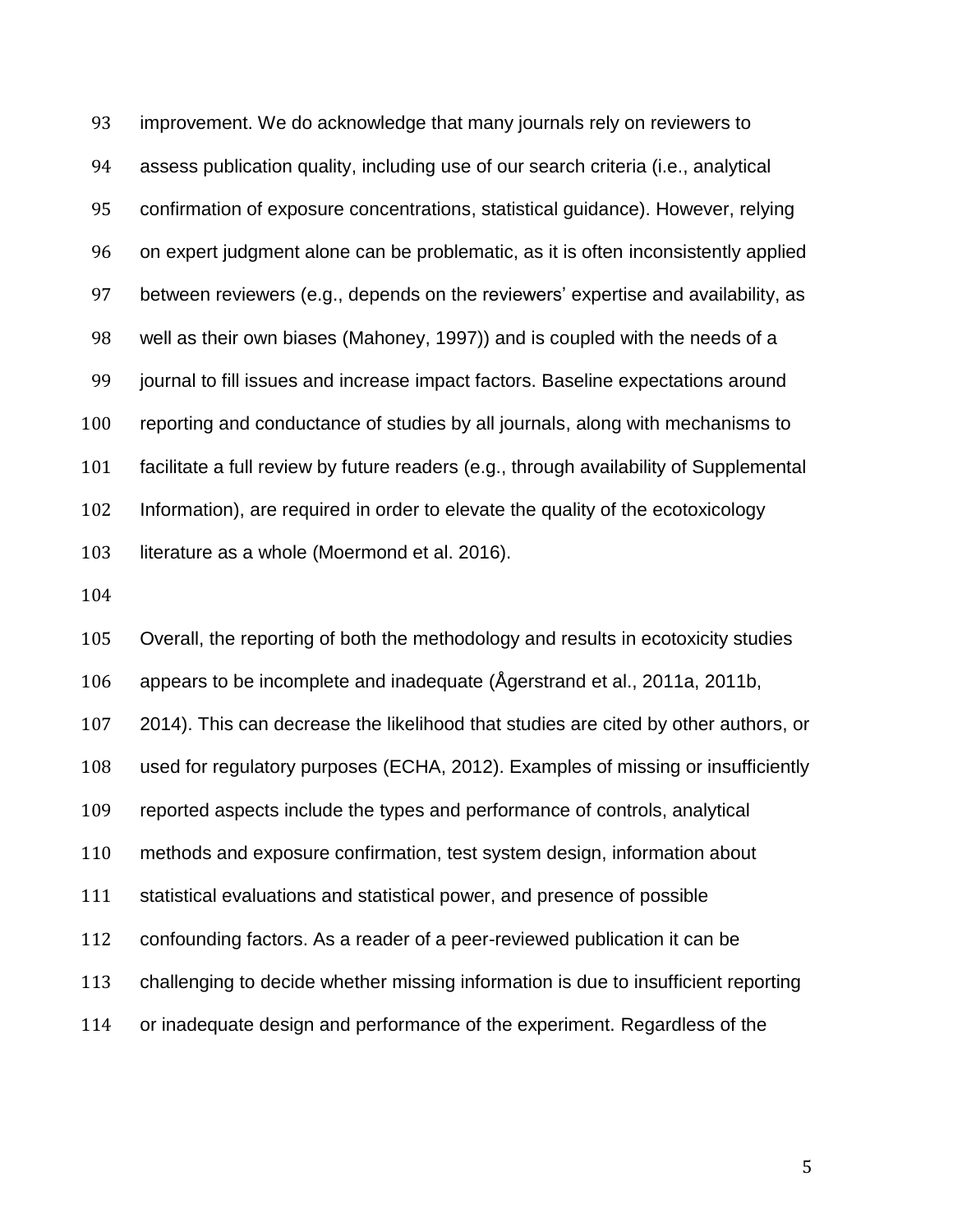cause, missing information decreases the value of ecotoxicology publications and may lead to a paper being omitted from subsequent interpretative work.

 Only when studies are reported in a transparent and detailed way is it possible for a reader (e.g. a regulator who wants to use the results in the publication to ensure adequate protection of the environment) to judge the quality/reliability of the paper. Until recently, word limits of peer-reviewed journals caused authors to economize on the details of methods and materials, in order to leave room for descriptions of the results and discussion. This is no longer necessary, since it is possible to publish supporting information online where all aspects of a study can be reported in sufficient detail and raw data provided (e.g. Meyer and Francisco, 2013). In this work we recommend a set of minimal reporting requirements. We then suggest a variety of strategies to maximize uptake of these requirements into all published ecotoxicology papers by those most able to create the necessary change within the peer review process (e.g., authors, journals and peer reviewers).

#### **RELEVANT REPORTING REQUIREMENTS FOR ECOTOXICITY STUDIES**

To ensure detailed and transparent reporting of peer-reviewed publications,

reporting recommendations can be used as a tool for designing, performing,

analyzing and reporting ecotoxicity studies (Ågerstrand et al., 2014; Moermond et

al. 2016). This has also been suggested in other areas, e.g. in biomedical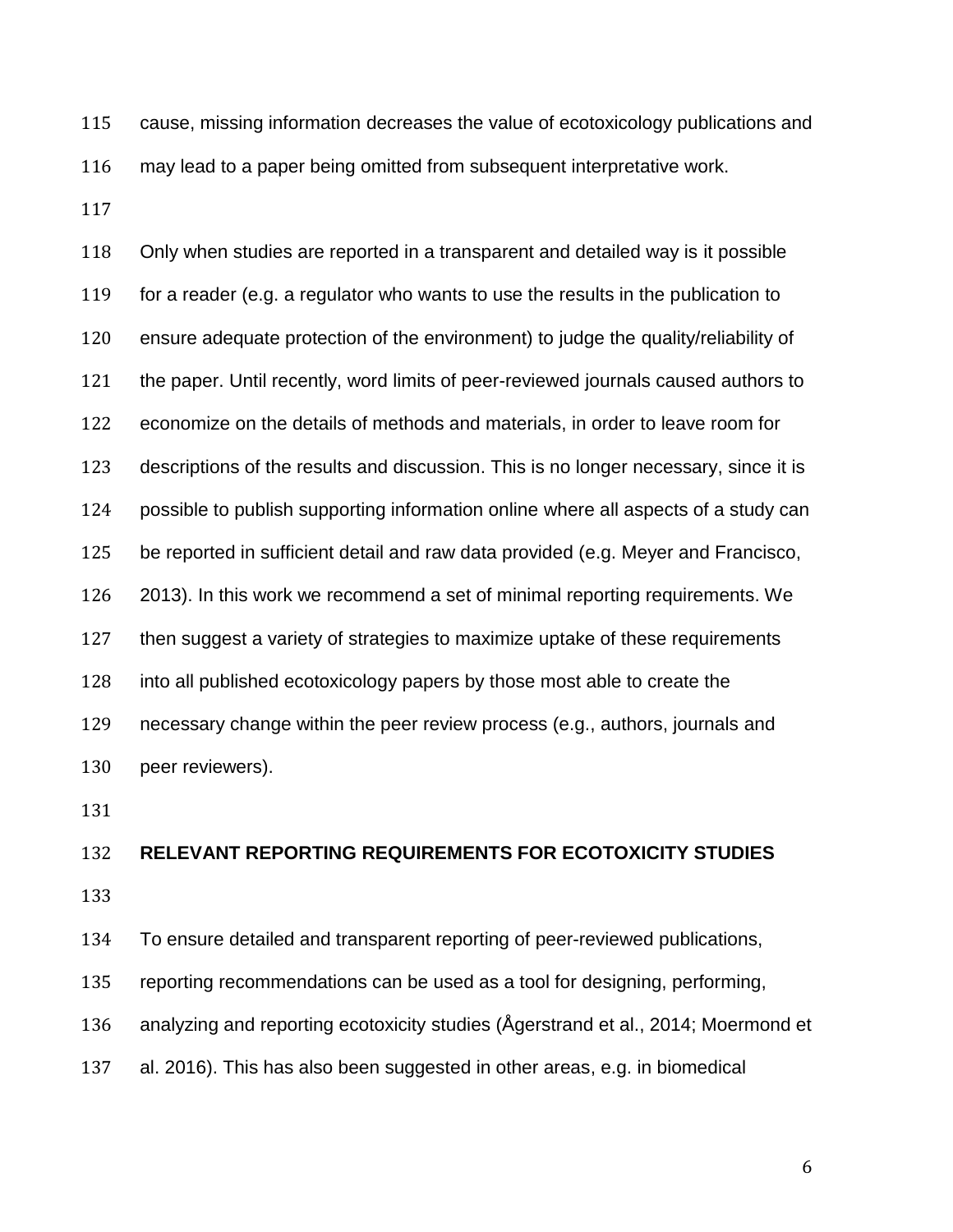research, to increase the value of publications and reduce waste from the reporting of poorly written research articles (Glasziou et al., 2014, Chan et al., 2014). Using a systematic reporting tool also has the potential to shorten time needed for peer-review and to decrease the number of questions from peer- reviewers, thereby increasing the chance of a paper getting published. It is a great loss in terms of scientific knowledge, but also from the viewpoint of animal welfare and economic resources, when peer-reviewed literature cannot be used in hazard and risk assessment of chemicals. Below we provide, in no particular order of importance, nine general reporting requirements to help enhance the quality, credibility, and usability of the ecotoxicology literature and a checklist for both authors and peer reviewers to employ when writing and assessing ecotoxicology studies (see and example in Table 1).

#### **1. Test Compound Source and Properties**

 Test substances or products may have more than one component contributing to their toxicity and varying the amounts of these components can affect toxicity. As manufacturing processes change over time, the composition of a substance and its toxicity may also change. Ecotoxicology data derived from a historical form of a test substance may not be relevant to current forms of the test substance. As an example, the US EPA required an upper limit of 0.1% be established for DDT and its related impurities (ΣDDT, i.e. DDT, DDE and DDD) for all dicofol technical active ingredients by 1987 (US EPA, 1998). Unless otherwise specified, any data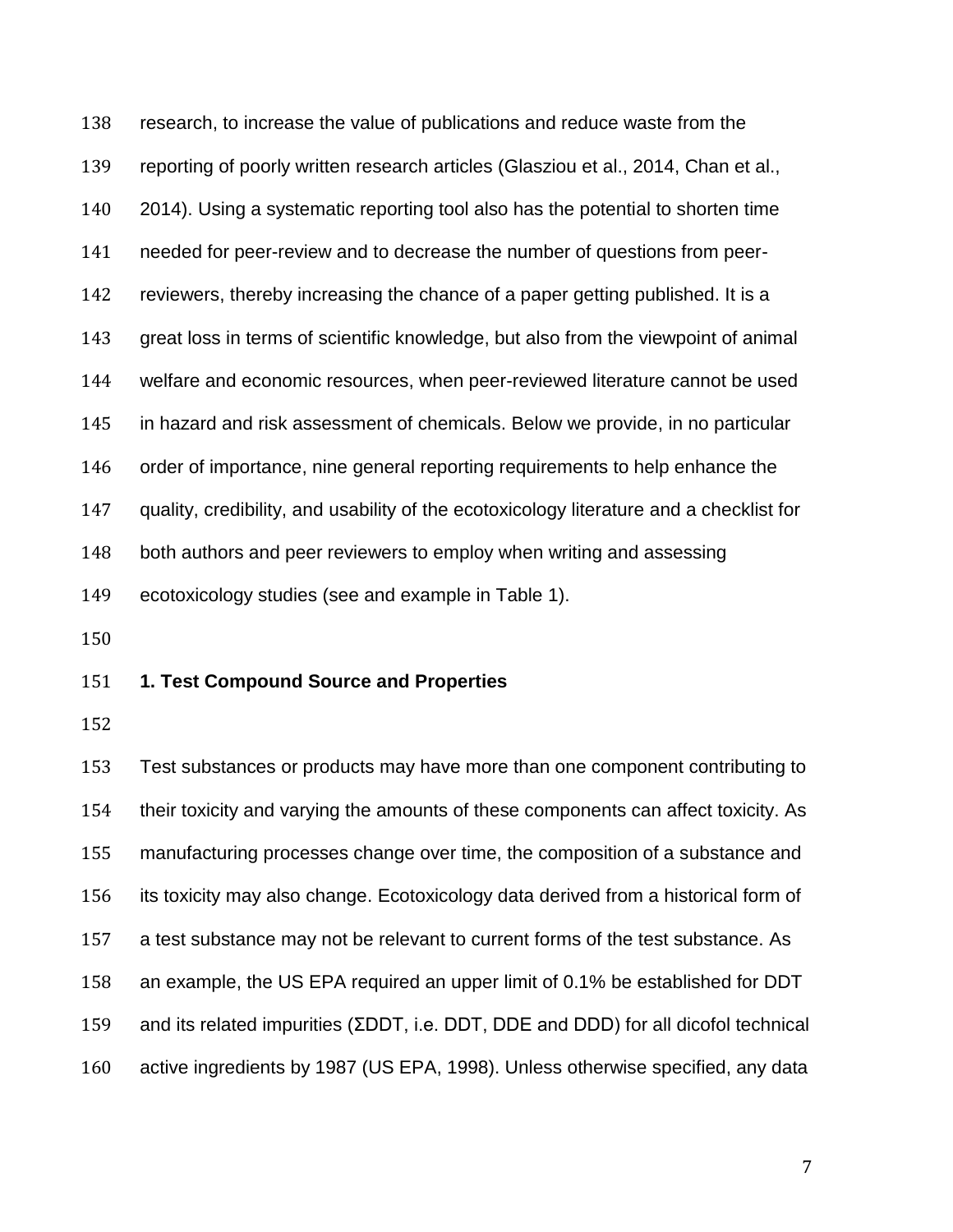produced prior to this date could have been conducted with technical active

ingredients containing greater levels of contamination and therefore inaccurate

estimates of the biological properties of the current product.

 In another example, the pesticide cyfluthrin contains eight isomers, of which four are more biologically active. The related pesticide, beta-cyfluthrin, only contains the four more biologically active isomers. When the isomer profile is known, the exposure and ecotoxicity of both substances can be compared by correcting for isomer-equivalents, as was done by the US EPA for the aquatic risk assessment for cyfluthrin and beta-cyfluthrin (US EPA, 2013).

 The following are the minimum recommended reporting requirements for test substance identification, where available:

• Technical name (e.g. International Union of Pure and Applied Chemistry

(IUPAC) or registration no., Chemical Abstract Service number (CAS),

batch number) and formulated product, brand or trade names;

 • Source, purity, and composition of the test substance; specifically, percent active ingredient including levels or ratios of components and isomers and impurities

Basic physico-chemical property information (e.g., aqueous solubility, acid

dissociation constant (pKa), dissociation constant (Kd), octanol-water partition

coefficient (Kow), organic carbon-water partition coefficient (Koc), vapour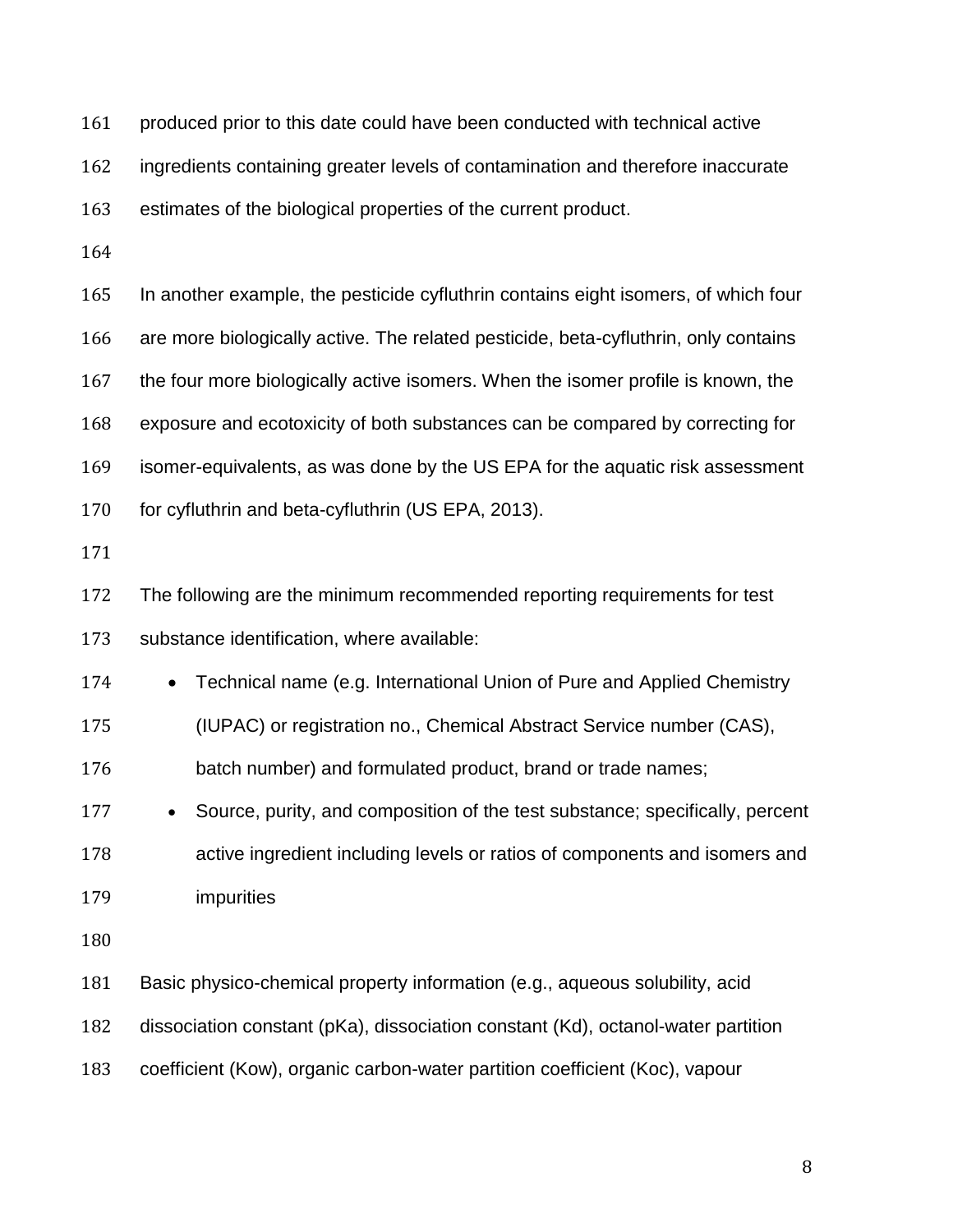| 184 | pressure (VP) or Henry's Law Constant (HLC), Bioconcentration Factor (BCF),   |
|-----|-------------------------------------------------------------------------------|
| 185 | Bioaccumulation Factor (BAF) and Biomagnification Factor (BMF)) can ensure    |
| 186 | studies are designed to minimize losses (e.g., volatilization, degradation or |
| 187 | adsorption to test vessels; see Section 5 Exposure Confirmation) as well as   |
| 188 | identify the potential for chemical reactions to occur under different test   |
| 189 | conditions (e.g., ionization in relation to pH; see Section 4 Experimental    |
| 190 | Conditions). For example it might be relevant to test:                        |
|     |                                                                               |

191 • a substance with an environmentally relevant pKa at various pHs to account for any differential uptake between its neutral and ionized form.

 • a rapidly degrading, volatilizing, or strongly partitioning substance in a flow-through test system to ensure constant exposure concentrations.

**2. Experimental Design**

 Details of the experimental design should be stated or, if the design is complex, a figure can often more efficiently and accurately explain the design (e.g. Figure 2 from Dellinger et al., 2014). It is important that the experimental design should 201 permit the hypothesis to be tested and the objectives to be met. This can include incorporating test conditions and species reflective of where the data will be applied by regulators (See Section 3: Test Organism Characteristics and Section 4: Experimental Conditions). For example, the European Food Safety Authority (EFSA 2013) requires that the test conditions and species are reflective of the regions undergoing assessment, and this lack of congruency (particularly in soil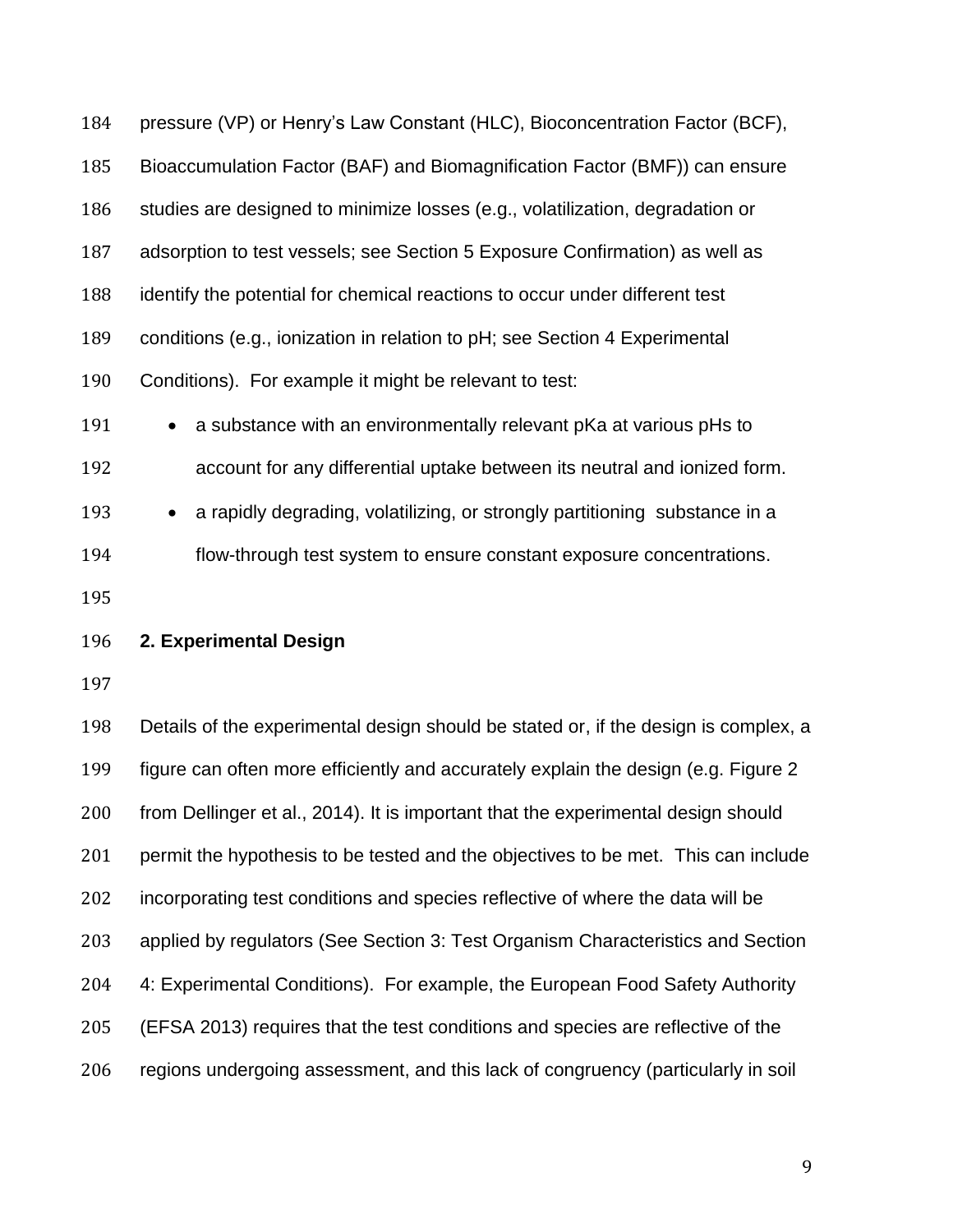| 207 |           | tests) has been a major factor in its rejecting certain studies in its evaluations. |
|-----|-----------|-------------------------------------------------------------------------------------|
| 208 |           | Experimental design features that should be reported include:                       |
| 209 | $\bullet$ | Hypotheses and objectives of the study should be clearly stated, even if            |
| 210 |           | the hypothesis is as simple as 'compound X causes a 50% reduction in                |
| 211 |           | egg-laying relative to control at a concentration less than its aqueous             |
| 212 |           | solubility'.                                                                        |
| 213 | $\bullet$ | The number of treatments and the nominal concentrations;                            |
| 214 | $\bullet$ | The number and types of controls (e.g., positive, negative, or solvent). If a       |
| 215 |           | solvent carrier is used then its concentration in each treatment and control        |
| 216 |           | should be equal and stated.                                                         |
| 217 |           | The degree of replication of each treatment and control and an                      |
| 218 |           | explanation of whether they are true replicates or pseudo-replicates.               |
| 219 | $\bullet$ | The methods for creating and storing the stock and working solutions and            |
| 220 |           | the duration of storage.                                                            |
| 221 | $\bullet$ | The exposure regime for the test substance (e.g. static, semi-static or             |
| 222 |           | flow-through) with details about the renewal regime and method.                     |
| 223 |           | The method/design for determining the order in which test organisms are             |
| 224 |           | added to test vessels and the placement of test vessels (e.g. randomized,           |
| 225 |           | stratified random or Latin square design).                                          |
| 226 |           | The frequency of exposure (e.g., how often the test substance is                    |
| 227 |           | administered or renewed) and type of samples analyzed to determine                  |
| 228 |           | toxicant concentrations.                                                            |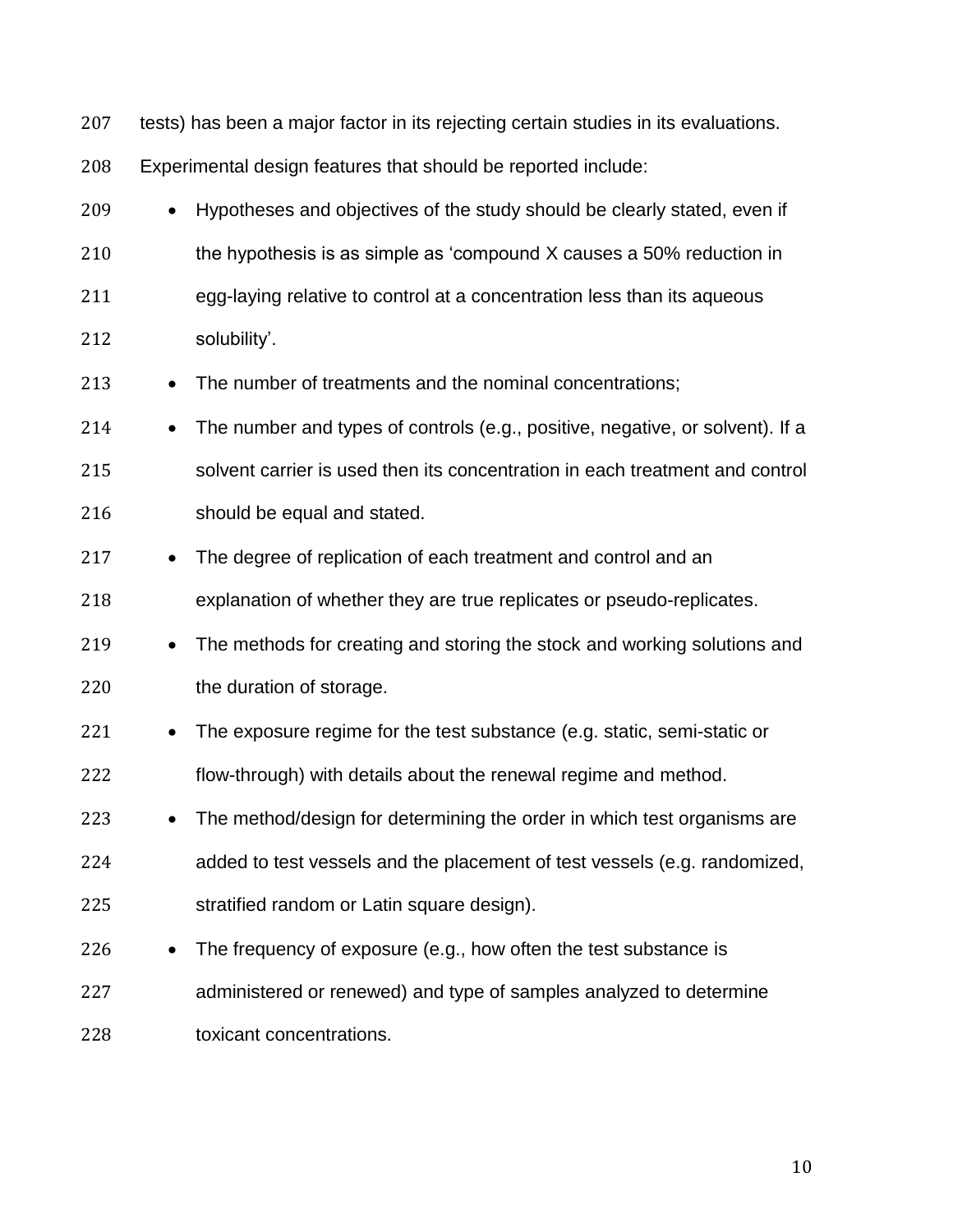- Route of exposure to test organism should be clearly stated (e.g. via the diet, via the media, etc.).
- Details of all quality assurance and quality control procedures conducted as part of the study (e.g. whether the design was blind or double blind, whether scoring, data entry and calculations were conducted by one, or more than one individual, and see Section 4: Experimental Conditions as 235 they relate to water quality, etc.).
- 
- **3. Test Organism Characteristics**
- 

 Test organisms may be obtained from a variety of sources, including in-house cultures or wild populations. Providing details on where they were obtained, how 241 they were maintained, and as much information as possible on the control performance of the test species, is useful when determining if a chemical, or mixture of chemicals causes an effect and if that effect can readily and reliably be 244 detected. The following points should be considered and reported, where applicable: • Species selection – Justify the selected organism (e.g. ecological relevance and/or relevance to hypothesis) • Identity of the species – Report the common and scientific name of the species, general type (e.g., plant), its source, and strain (if appropriate).

- Provide the DNA Bar-Code details if available. When dealing with new or
- cryptic species, genetic identification is recommended, e.g., the alga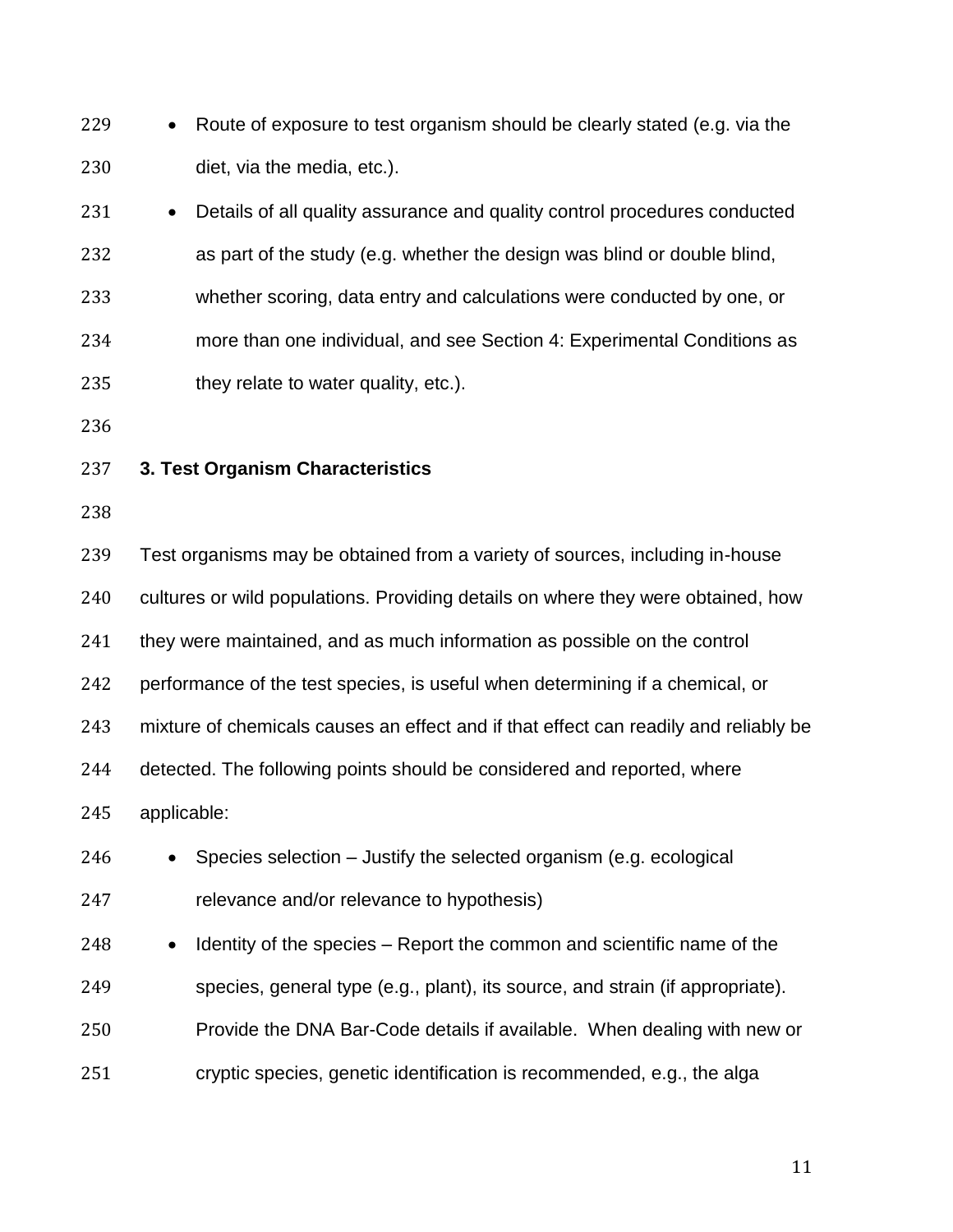| 252 | Oophila sp. (Baxter et al., 2015) or the Hyalella azteca species complex |  |
|-----|--------------------------------------------------------------------------|--|
| 253 | (Leung et al., 2016).                                                    |  |

- Source In-house cultures, wild populations and, where applicable, to include method of collection (e.g., collection of fertilized eggs, or animals from the wild) and their subsequent handling.
- Life-history The stage of the life-cycle, the age and sex of the test organisms, and their size or mass at the beginning of the experiment, should be provided.
- Husbandry All procedures related to maintaining the organisms in good condition should be stated. Overviews of welfare and ethical approvals need to be reported, especially those that may influence observed responses (e.g., degree of enrichment, groupings). Outbreaks of disease or unexplained morality/morbidity, including their incidence and severity, and how these were treated, must be reported.
- Test species performance Available historical data on endpoints (e.g.,
- growth rates, reproduction) used in the experiment should be provided,
- enabling the data collected during the experiment to be put into context.
- For example, a detectable change in growth may not be deemed
- biologically significant when compared to historical control data of the
- performing laboratory (Länge et al., 2001). Control performance should be
- reported in order to permit comparison to validation criteria.

### **4. Experimental Conditions**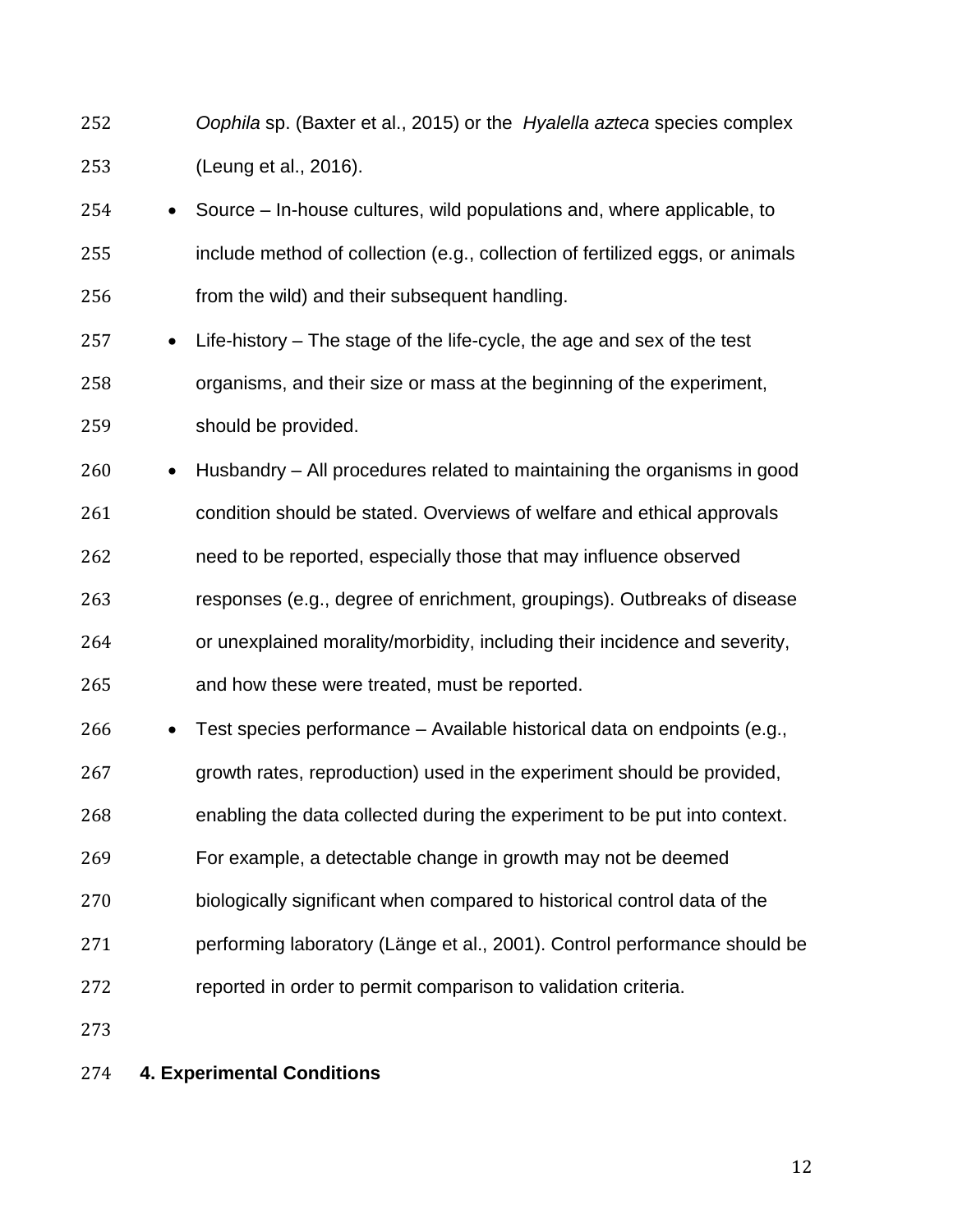In addition to experimental design (See Section 2: Experimental Design) the general conditions of the experiment, facilities, and operating regime should be provided, as the interaction of the test organism and testing/exposure environment influence the outcome of the study. Where applicable, the following should be reported:

- General testing facilities For example, growth chamber (make, model), tank (dimensions, capacity, rate of water change); mesocosm (location, volume, flow rate), greenhouse (location, size), field location (GPS coordinates, general climatic/environmental information, for duration of study).
- Test conditions All available details on relevant experimental parameters such as light intensity, photoperiod, and temperature should be reported as means, with the variability.
- Source, type and composition of test media e.g. water, commercially available media, soil, sediments, including known background contaminants.

 • Test media parameters – All measurements that can influence test organism health or change endpoint responses should be reported (e.g. dissolved oxygen concentration, temperature, pH, salinity) as means with an estimate of variability (i.e., confidence intervals)*.* In addition, report the properties of the test media that may influence interpretation of the test results (e.g. dissolved organic carbon where binding of test material is expected).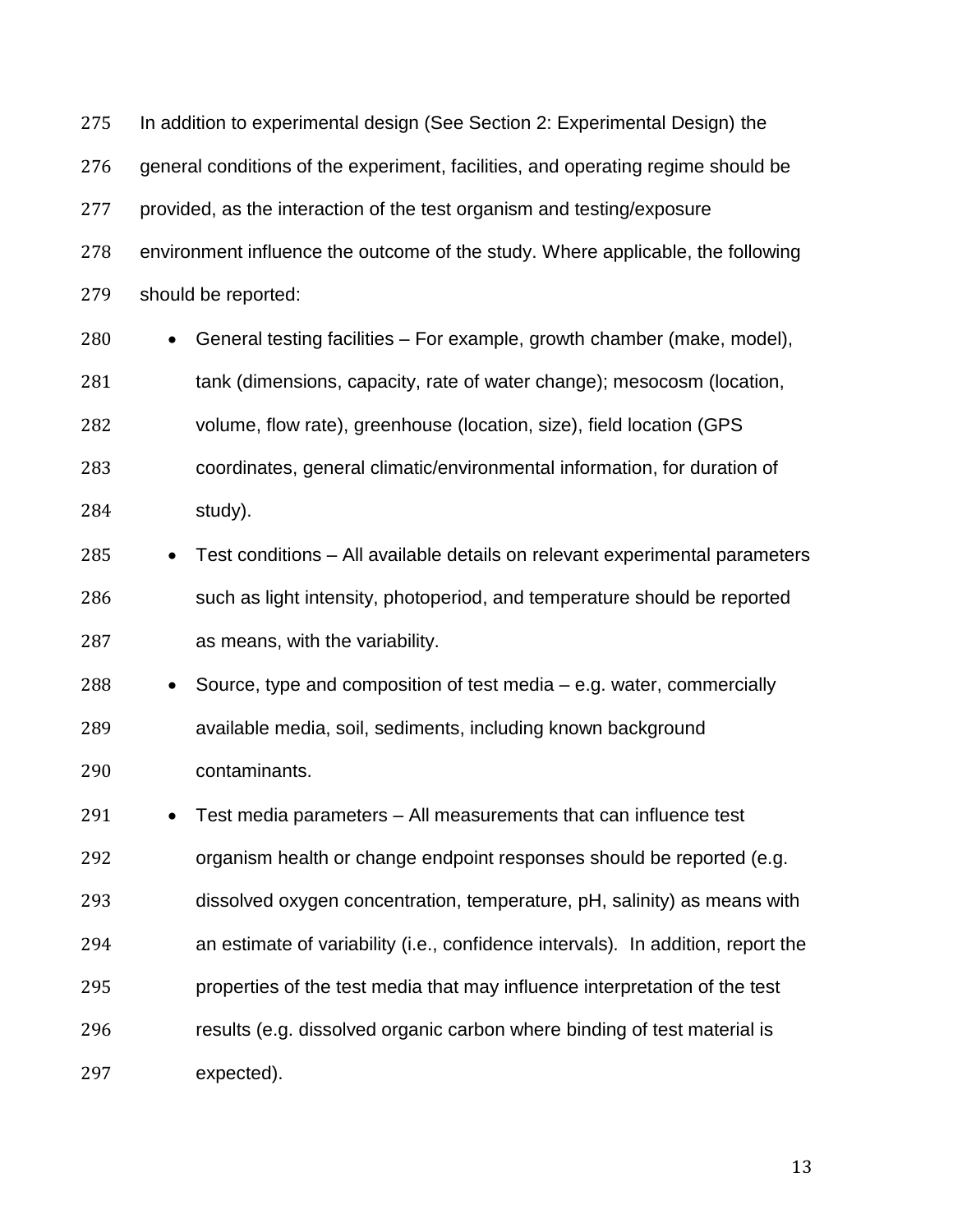| 298 |           | Dosing mechanism - e.g. via the diet, peristaltic pump, spray application.    |
|-----|-----------|-------------------------------------------------------------------------------|
| 299 | $\bullet$ | Details of acclimation – For both the test system and test organisms. In      |
| 300 |           | terms of the test system, this is to demonstrate that the conditions are      |
| 301 |           | stable prior to introduction of test organisms. This is of particular         |
| 302 |           | importance in mesocosm and sediment studies. In terms of the test             |
| 303 |           | organisms, this is to ensure survival and growth of test organisms during     |
| 304 |           | the experimental conditions (further details see Section 3 Test Organism      |
| 305 |           | Characteristics).                                                             |
| 306 |           | Feeding – Information should include the type of food, source, amount         |
| 307 |           | provided and frequency of feeding. In the case of commercial foods,           |
| 308 |           | detailed reporting of characteristics as required. The concentration of any   |
| 309 |           | contaminants should be included, where relevant.                              |
| 310 |           | Number and density of organisms - This may be influenced by purpose of        |
| 311 |           | the test or experimental design (e.g., test power, see Section 8: Statistical |
| 312 |           | Analysis). However, test design should enable normal behavior of the test     |
| 313 |           | organism. Density of the test organisms will determine adequate feeding       |
| 314 |           | requirements and acceptable loading.                                          |
| 315 | $\bullet$ | Good Laboratory Practices (GLP) studies - When data are from a GLP            |
| 316 |           | study, this should be expressly stated in the publication, as well as the     |
| 317 |           | location of the raw data.                                                     |
| 318 | ٠         | Quality Assurance and Quality Control (QA/QC) activities – (e.g.              |
| 319 |           | calibration of laboratory equipment) and the results of these should be       |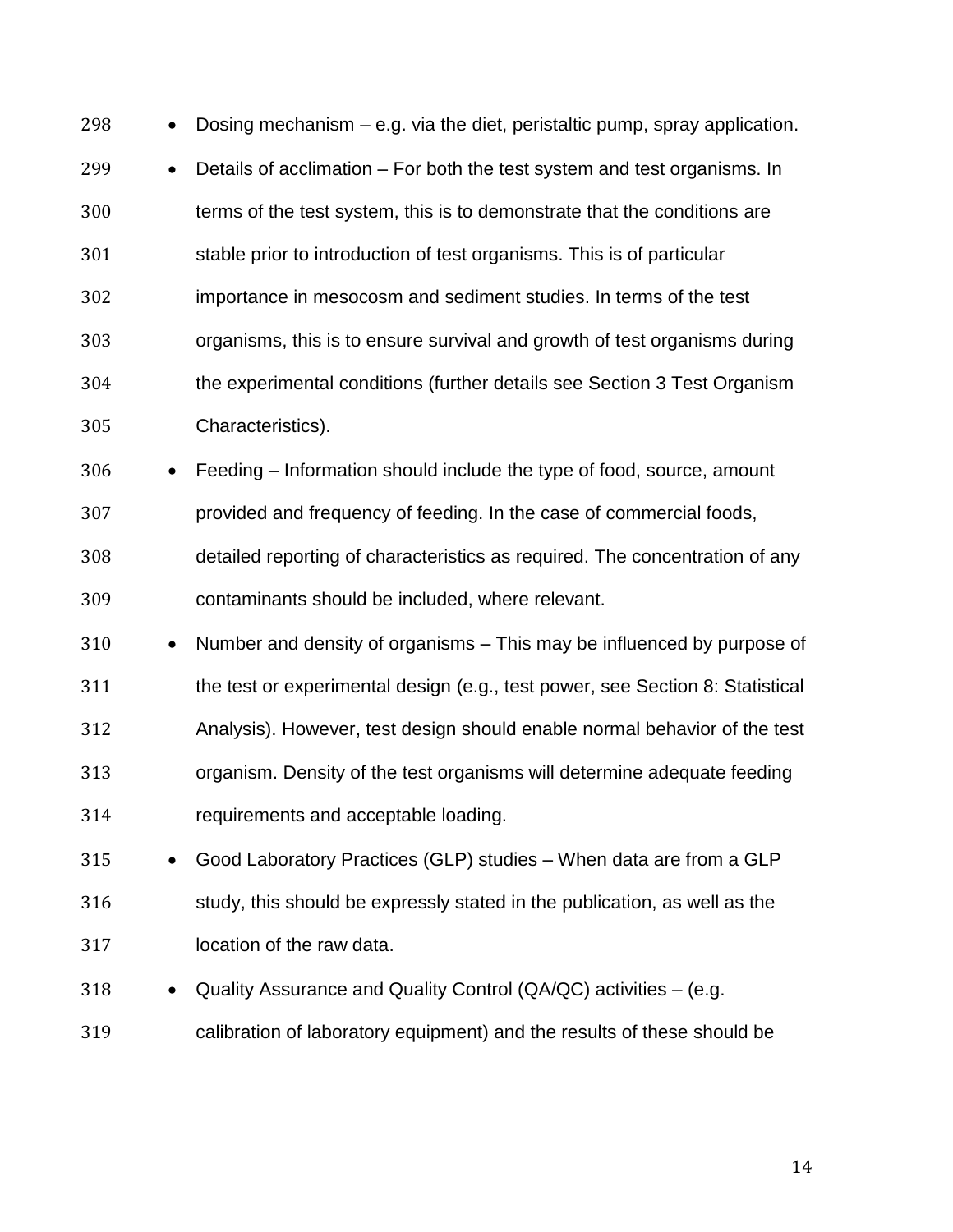reported. If Standard Operating Procedures (SOPs) are used provide location of these.

# **5. Exposure Confirmation** Characterization of exposure in an ecotoxicity test is critical to facilitating publication, ensuring the stated hypothesis is being addressed, reducing uncertainty in the observed relationships, and allowing risk assessors to incorporate the data into their evaluations. Strong analytical support provides confidence that the stated chemical was the one that was used, that it was found in the test vessels at the concentrations targeted, in the appropriate compartments, with an understanding of the true duration of exposure. There are numerous examples in the scientific literature where the lack of analytical confirmation has resulted in erroneous conclusions, costly follow-up work, and retractions of published works (e.g., Ricaurte, 2003). What follows are minimum reporting requirements around exposure confirmation for conducting standard laboratory ecotoxicology tests, but they can also be applied to *in vitro*, micro- and mesocosm, and field studies. • Provide sufficient instrumental and details around your analytical approach, or a suitable reference, that supports the approach taken. • Report any relevant QA/QC undertaken during the sampling and analysis (e.g., blanks, storage studies, internal standards, recovery efficiency, and

specific storage preservation techniques) and the results of the QA/QC.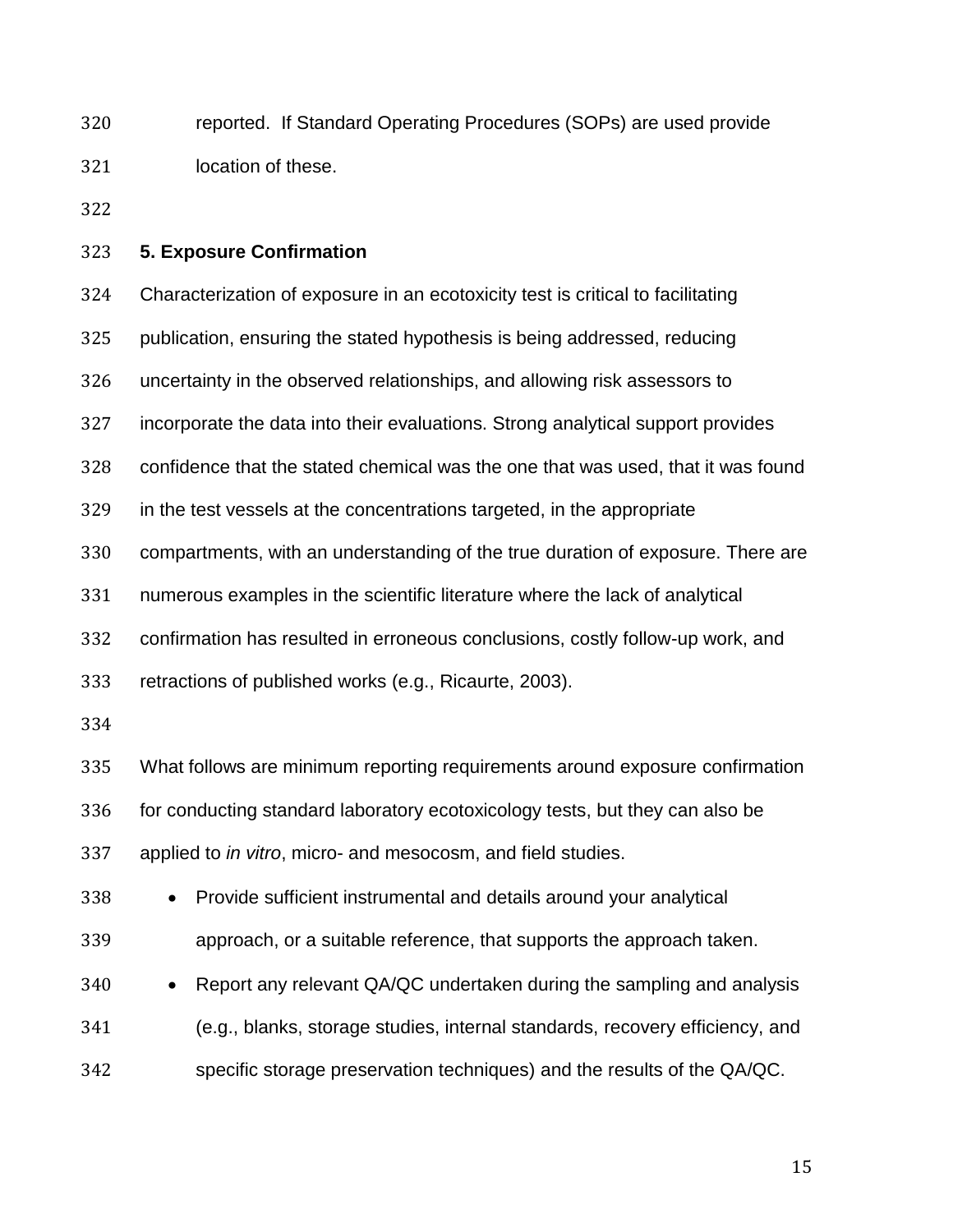| 343 |           | Report your limits of detection, quantification, or reporting (LOD, LOQ, and          |
|-----|-----------|---------------------------------------------------------------------------------------|
| 344 |           | LOR, respectively) and their variance.                                                |
| 345 | $\bullet$ | State clearly what samples were analyzed (e.g., stocks only, exposure                 |
| 346 |           | vessels, pooled or unpooled) and the timing or frequency of                           |
| 347 |           | measurements. This is important when interpreting the relevance of the                |
| 348 |           | observed response in light of actual exposure duration, regardless of test            |
| 349 |           | length.                                                                               |
| 350 | $\bullet$ | State the media type and the volumes sampled, as well as storage                      |
| 351 |           | conditions and time till analysis.                                                    |
| 352 | $\bullet$ | Report your values in metric units as the target analyte, and not as the              |
| 353 |           | formulated product. Where applicable, provide means of measured values                |
| 354 |           | and standard deviations/errors.                                                       |
| 355 | $\bullet$ | State clearly whether subsequent statistical analyses and interpretations             |
| 356 |           | rely on nominal or measured values (See Section 8), and whether these                 |
| 357 |           | exposures values have been corrected for recovery.                                    |
| 358 |           | Prepare a plan for archiving your original data (See Section 9).                      |
| 359 |           |                                                                                       |
| 360 |           | There are some scenarios where robust analytical support is not feasible or for       |
| 361 |           | which analytical methods below the required reporting requirements are unlikely       |
| 362 |           | to be met. Still, in the case of substances where routine measurements and            |
| 363 |           | protocols for analysis do exist, as well as very cost effective and relatively simple |
| 364 |           | analytical approaches (e.g., enzyme-linked immunosorbent assay; ELISA), no            |
|     |           |                                                                                       |

standard toxicity test should be performed without some exposure confirmation. If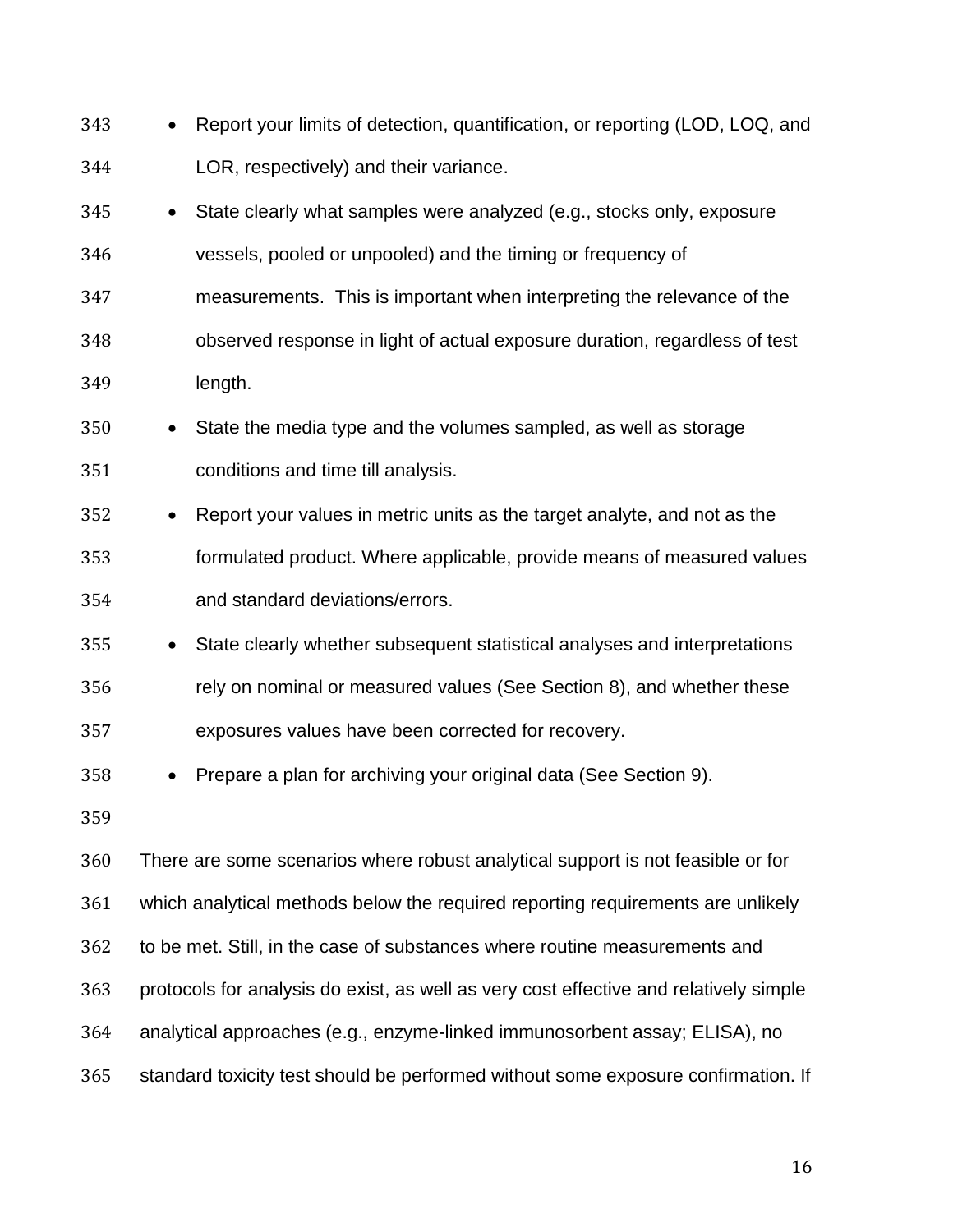you are unable to provide a level of analytical support that gives risk assessor's confidence in the data, this will seriously reflect on the value of conducting the study.

#### **6. Endpoints**

 The reporting of information around test endpoints is especially important when assessing the relevance and reliability of the data. While endpoints, such as mortality, reproduction and growth, are familiar to the majority of ecotoxicologists, there are many that are less familiar (e.g., genomic and metabolic tools). This can lead to misunderstandings and misinterpretations of the significance and ecological relevance of the data that can and should be avoided. What follows are reporting recommendations around endpoints in ecotoxicology tests: • State all endpoints monitored in the study, regardless of the observed response (e.g., avoid reporting only 'differences') • Define the endpoint in order to remove ambiguity (e.g., what is a 'malformation'?) • Justify the selection of your endpoints (also see Section 2 Experimental Design) and their statistical power (see Section 8 Statistical Analysis). • Express clearly when and how the endpoint was monitored and recorded (e.g., blind evaluations of behavior; See Section 2 Experimental Design) and how these data are presented in the paper (e.g., Tables, supplemental information)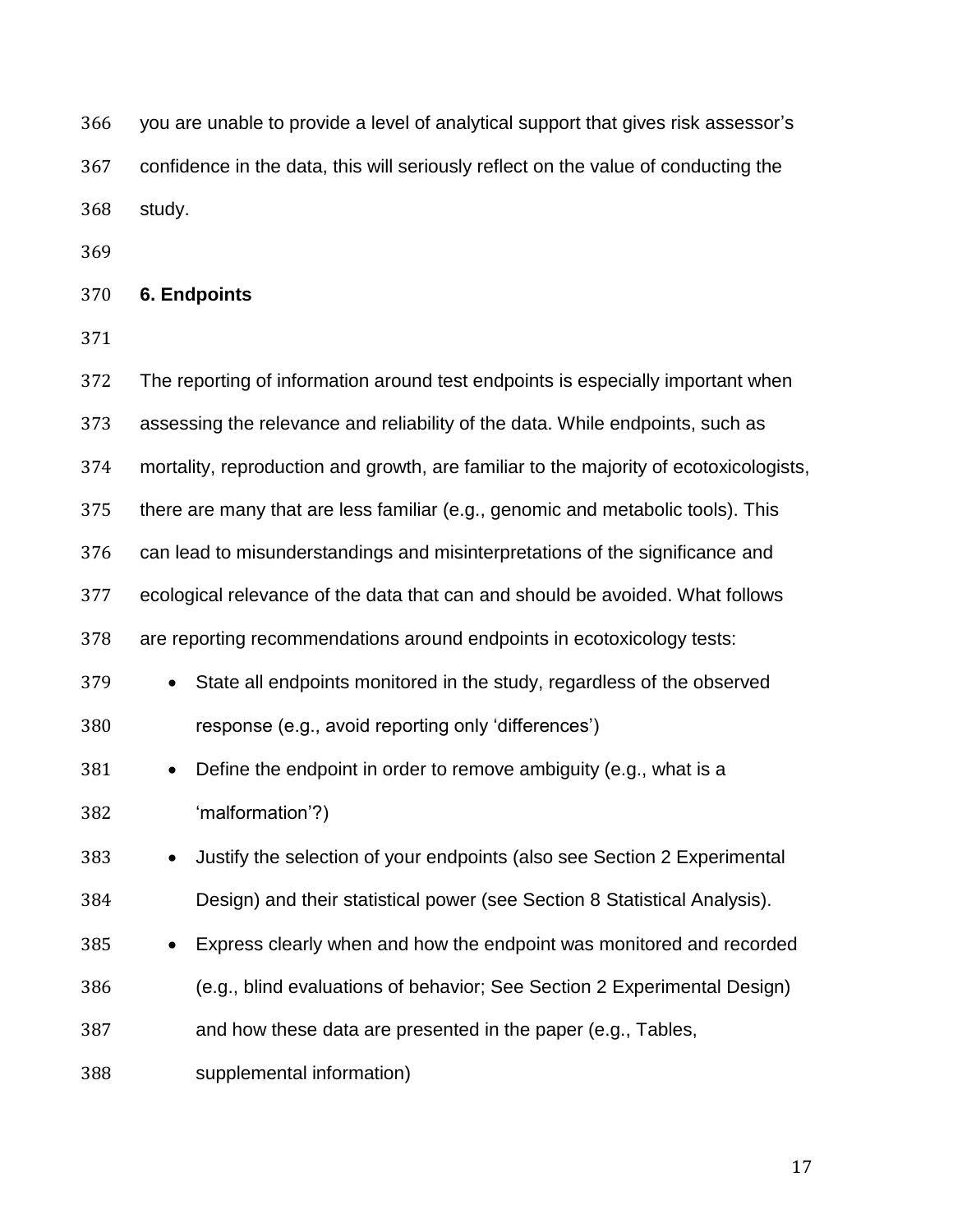| 389 | • Report other observations that may have relevance, but were not an            |
|-----|---------------------------------------------------------------------------------|
| 390 | explicit part of the original study design (e.g., lesions in fish), as this can |
| 391 | inform future work and be hypothesis generating.                                |
| 392 |                                                                                 |
|     |                                                                                 |

- **7. Presentation of Results and Data**
- 

 Presentation of results is an important aspect of ecotoxicology that is often not discussed but has implications for assessing the utility of peer-reviewed literature. The primary purpose of Figures and Tables is to convey as much information as possible, in a manner that is simple to understand. For excellent examples of good graphics, see Tufte (1997, 2001). It is equally important to report figures that allow an assessment of the statistical interpretation and inference. To facilitate this we recommend:

 • Create figures that provide readers with greater ability to assess data distributions and variability (e.g., scatterplots, histograms, box plots, etc.) for each time-point. It is common for researchers to rely upon graphs displaying a mean  $\pm$  standard deviation or standard error. However, this has been shown to be problematic because different distributions of data can be represented in the exact same way when relying solely upon bar charts and line charts (Weissgerber et al. 2015). Furthermore, traditional bar charts can disguise outliers in data, which can be important, particularly for studies with small sample sizes (Weissgerber et al. 2015).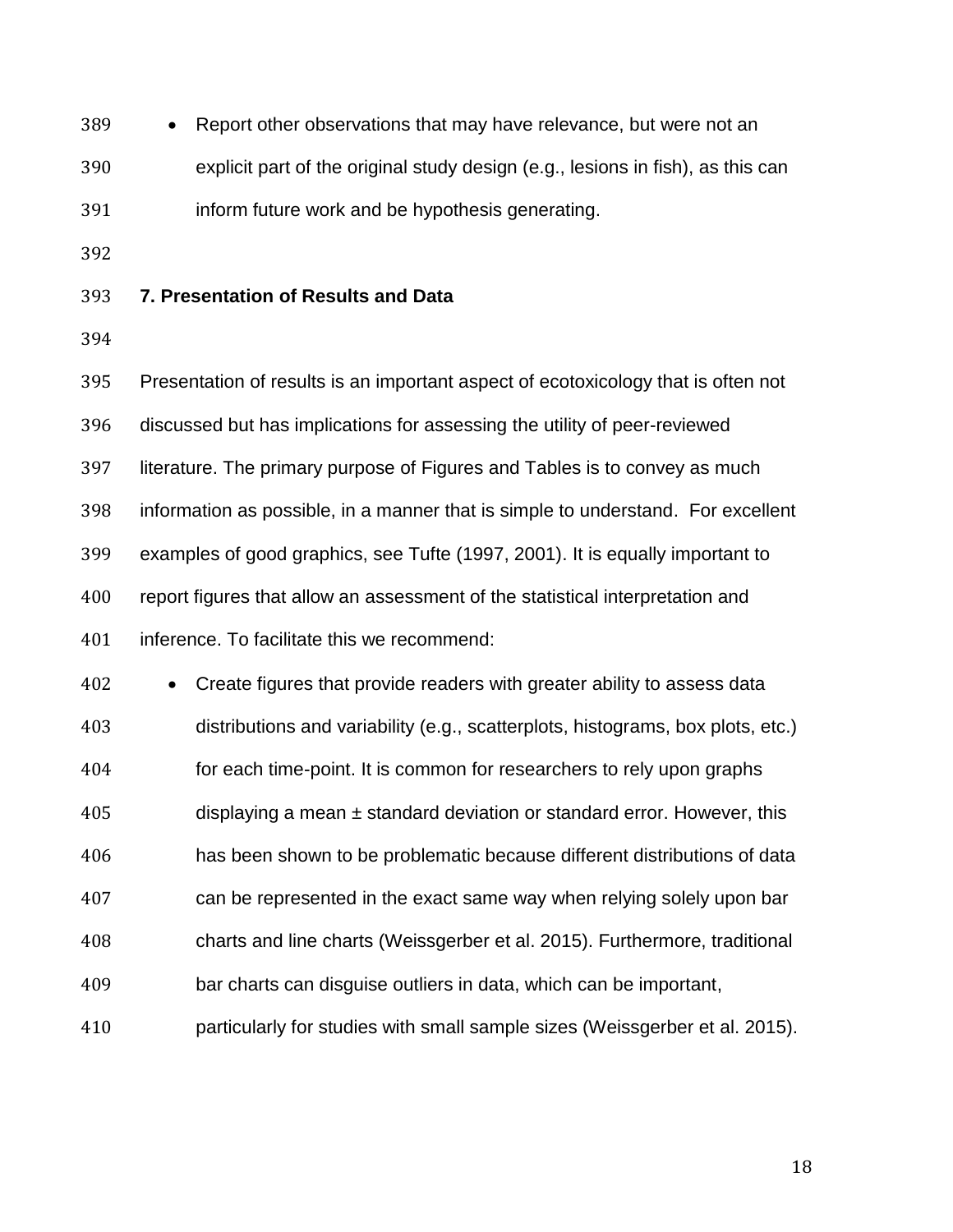| 411 |           | Employ appropriate scales (e.g., do not truncate or break axes to over-             |
|-----|-----------|-------------------------------------------------------------------------------------|
| 412 |           | emphasize effect sizes or differences relative to controls).                        |
| 413 | $\bullet$ | Provide details in figure or captions specifying the statistical test employed      |
| 414 |           | (if applicable), degree of replication, level of statistical significance (if any). |
| 415 | $\bullet$ | Confidence intervals, with alpha-level, should accompany summary                    |
| 416 |           | statistics in figures and tables, instead of standard deviation and standard        |
| 417 |           | error. Confidence intervals are preferred over standard deviations or               |
| 418 |           | standard errors because measures of uncertainty are not always                      |
| 419 |           | symmetric about the mean. This is especially relevant when the data are             |
| 420 |           | transformed for analysis and the results are expressed in back-                     |
| 421 |           | transformed values. It also applies when some non-normal error structures           |
| 422 |           | are used, such as Poisson or binomial. Only in the case of normally                 |
| 423 |           | distributed data, will standard deviations provide equivalent information to        |
| 424 |           | confidence intervals.                                                               |
| 425 | $\bullet$ | Inclusion of statistically and biologically significant, as well as non-            |
| 426 |           | significant results, will allow for a balanced understanding of the full range      |
| 427 |           | of responses.                                                                       |
| 428 | $\bullet$ | It is useful to report summary data (e.g., end-points, estimates, ranges,           |
| 429 |           | etc.) in table-format, and greater attempts should be made to include as            |
| 430 |           | much data as practical, e.g., in Supplemental Information (See Section 9            |
| 431 |           | Raw Data).                                                                          |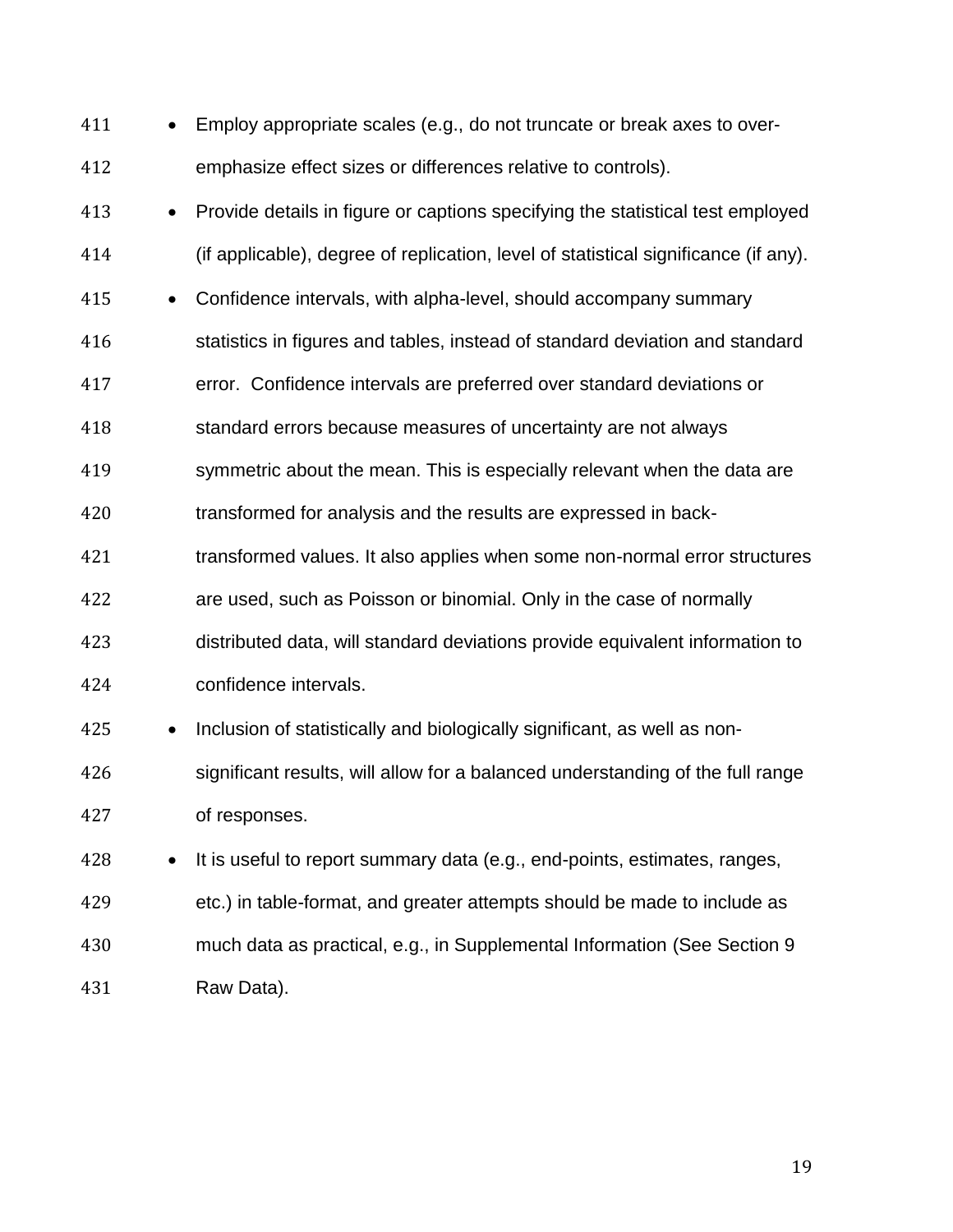| 432 | For field studies it is helpful to provide maps with relevant information<br>$\bullet$     |
|-----|--------------------------------------------------------------------------------------------|
| 433 | (e.g., GPS coordinates, scale bars, orientation, regional context, etc.) that              |
| 434 | may enable a reader to understand the spatial context of a study.                          |
| 435 |                                                                                            |
| 436 | 8. Statistical Analysis                                                                    |
| 437 |                                                                                            |
| 438 | A well-conducted experiment can have its meaning distorted if poor statistical             |
| 439 | methods are used in the interpretation. Consequently, care should be taken in              |
| 440 | the selection and interpretation of statistical tests and models, and subsequent           |
| 441 | reporting of the approaches employed. Considerations include the following:                |
| 442 | Provide a statistical flow chart that includes any preliminary data checks to<br>$\bullet$ |
| 443 | satisfy test or model requirements and accommodations (e.g.,                               |
| 444 | transformations or robust methods) of data problems, the handling of                       |
| 445 | multiple controls (e.g., solvent and negative controls), and indicate how                  |
| 446 | statistical tests or models are selected and why (e.g., OECD 2006, 2010).                  |
| 447 | Provide justification for any transformations (e.g., logarithm) used and<br>$\bullet$      |
| 448 | whether/how it affects the analysis results.                                               |
| 449 | Power of the planned hypothesis testing procedure to find effects or the                   |
| 450 | ability of a regression model to estimate ECx reliably should be reported                  |
| 451 | (See Section 4: Experimental Conditions). This can be done partly through                  |
| 452 | the use of historical control data (See Section 3 Test Organism                            |
| 453 | Characteristics).                                                                          |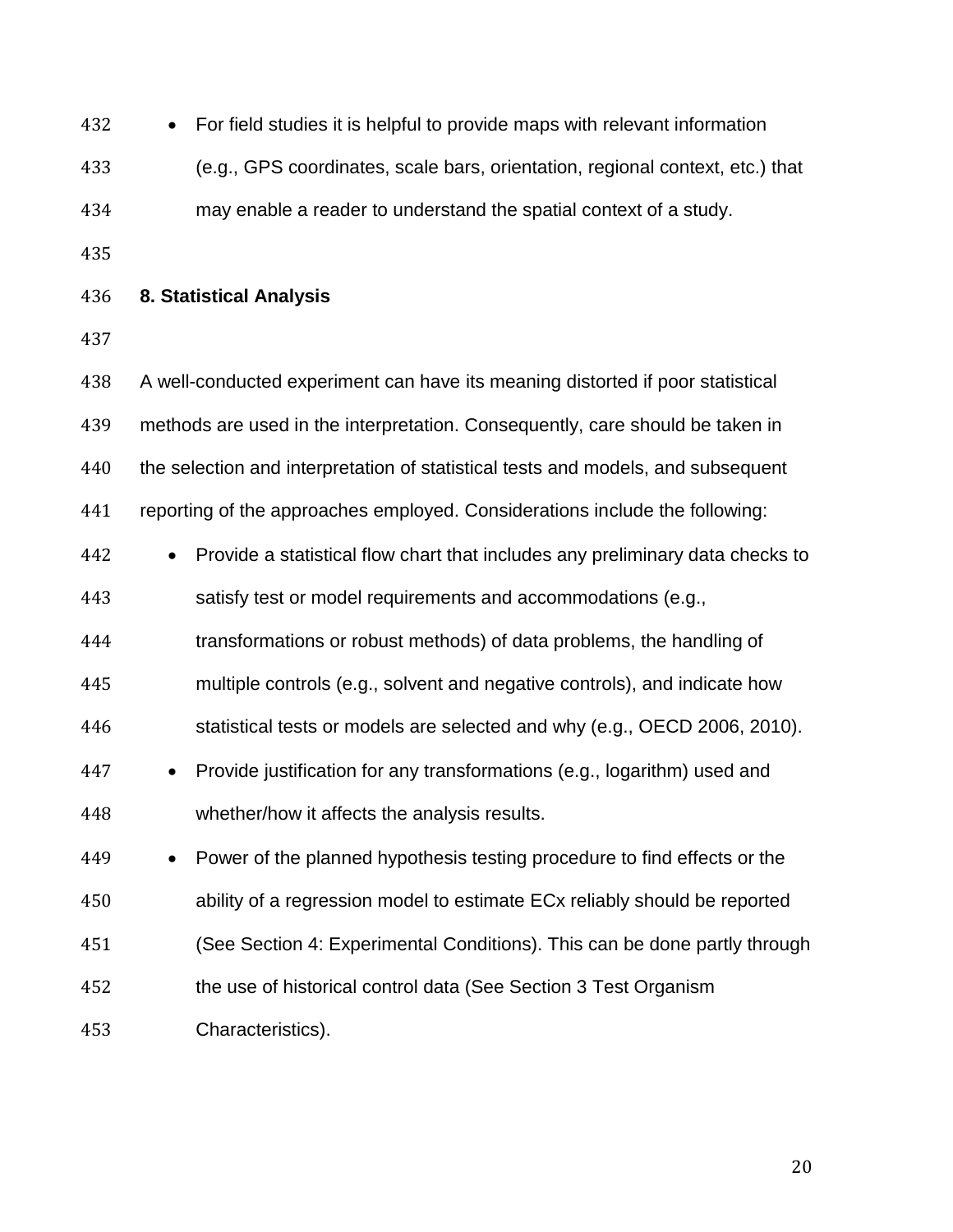| 454 |           | Good estimation of the control mean is important since all tests and          |
|-----|-----------|-------------------------------------------------------------------------------|
| 455 |           | estimates are in relation to that mean, so if there were more replicates in   |
| 456 |           | the control than in treatment groups or other special considerations of the   |
| 457 |           | control, make clear what was done and why.                                    |
| 458 | $\bullet$ | Statistical outliers should be identified and their effect on conclusions     |
| 459 |           | should be stated.                                                             |
| 460 | $\bullet$ | In reporting sub-lethal effects in a study with substantial mortality in high |
| 461 |           | treatment groups or loss of subjects/replicates for other reasons, report     |
| 462 |           | any adjustments made to the tests or models (e.g., weighting) to avoid        |
| 463 |           | over-interpretation resulting from small sample size.                         |
| 464 | $\bullet$ | Explain how the statistics account for the actual experimental set-up (e.g.,  |
| 465 |           | individual, paired or group housing, expected monotone dose-response or       |
| 466 |           | deviations therefrom, such as hormesis)                                       |
| 467 | $\bullet$ | For complex models (for regression or hypothesis testing) with multiple       |
| 468 |           | potential explanatory variables, any model selection method that              |
| 469 |           | sequentially adds or removes terms to arrive at a final model should be       |
| 470 |           | described and, if possible, verified by alternative approaches to avoid       |
| 471 |           | unintentional bias.                                                           |
| 472 |           | Results should be reported in the original units and with no more             |
| 473 |           | significant digits than the raw data justify. For example, if the data are    |
| 474 |           | measured with two significant digits to the right of the decimal point, it is |
| 475 |           | pointless to report means to five decimals points. That implies a level of    |
| 476 |           | precision not justified by the data. Moreover, the quality of the             |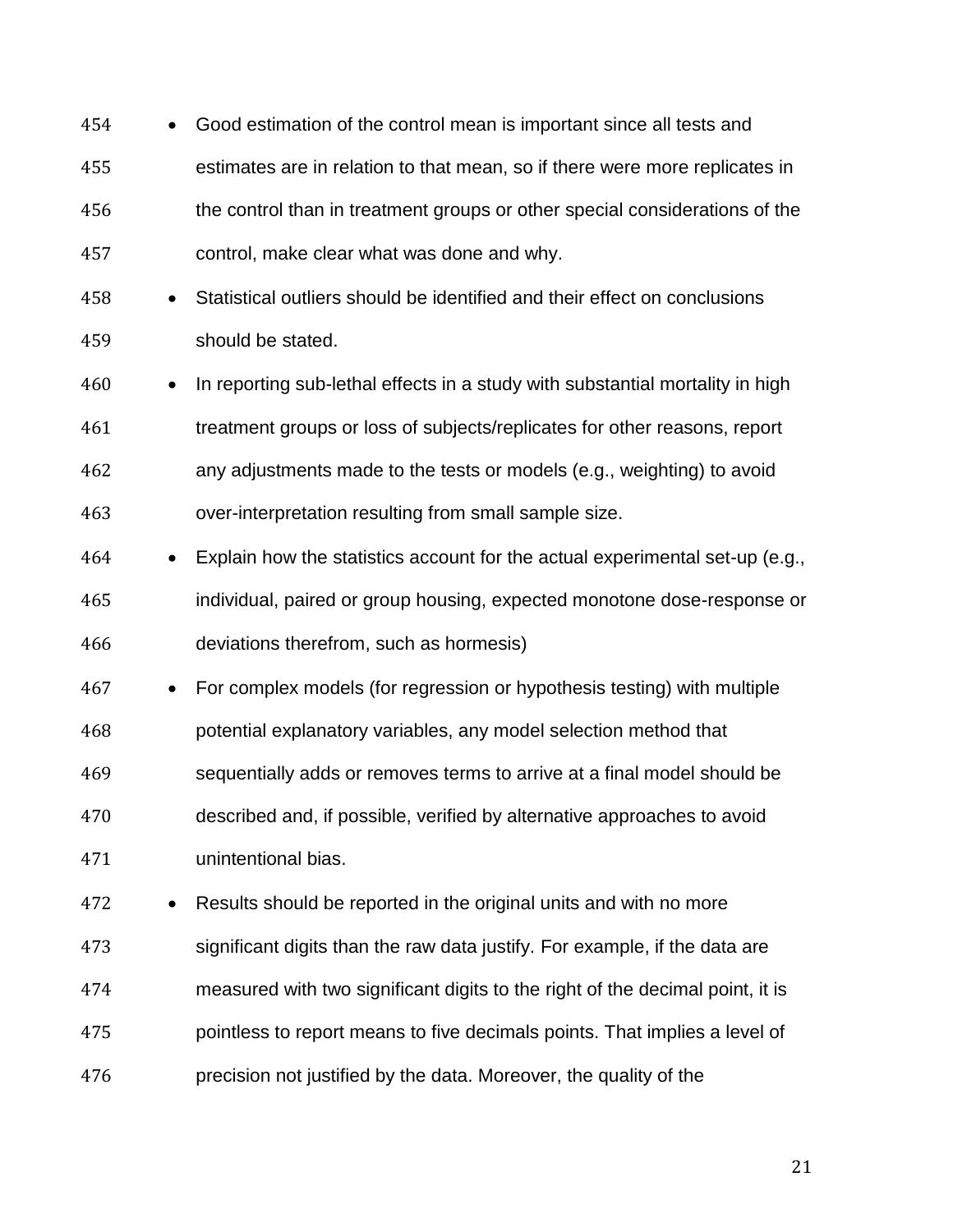| 477 | measurements determines how many significant digits are meaningful. If                |
|-----|---------------------------------------------------------------------------------------|
| 478 | the equipment being used to measure a response is accurate only to the                |
| 479 | nearest 0.1, but reports five digits past the decimal point, data should be           |
| 480 | reported only to the nearest 0.1. Summary statistics should be reported as            |
| 481 | means and confidence intervals (not standard deviations or standard                   |
| 482 | errors) with an explanation of how confidence intervals were determined.              |
| 483 | This is especially important if transformed data were analyzed, so                    |
| 484 | confidence intervals are not symmetric about the mean.                                |
| 485 | While expressing change from control (percent of control) is useful for<br>$\bullet$  |
| 486 | presentation, data should also be presented as actual recorded values.                |
| 487 |                                                                                       |
| 488 | There is disagreement about the appropriateness of calculating and                    |
| 489 | implementing certain measures of toxicity, specifically no observed effect            |
| 490 | concentrations (NOECs) and lowest observed effect concentrations (LOECs)              |
| 491 | (Green et al., 2012; van Dam et al., 2012 and references therein). Still, they are    |
| 492 | necessary for some responses and datasets and are commonly used in many               |
| 493 | risk assessment frameworks, and so we have provided specific reporting                |
| 494 | requirements below.                                                                   |
| 495 | Power to detect a specified size effect should be stated.                             |
| 496 | Confidence intervals for the mean response at the NOEC and LOEC                       |
| 497 | should be reported along with the percent change from control.                        |
| 498 | If the response is non-monotonic (e.g., hormesis), indicate how this was<br>$\bullet$ |
| 499 | addressed in the statistical analysis.                                                |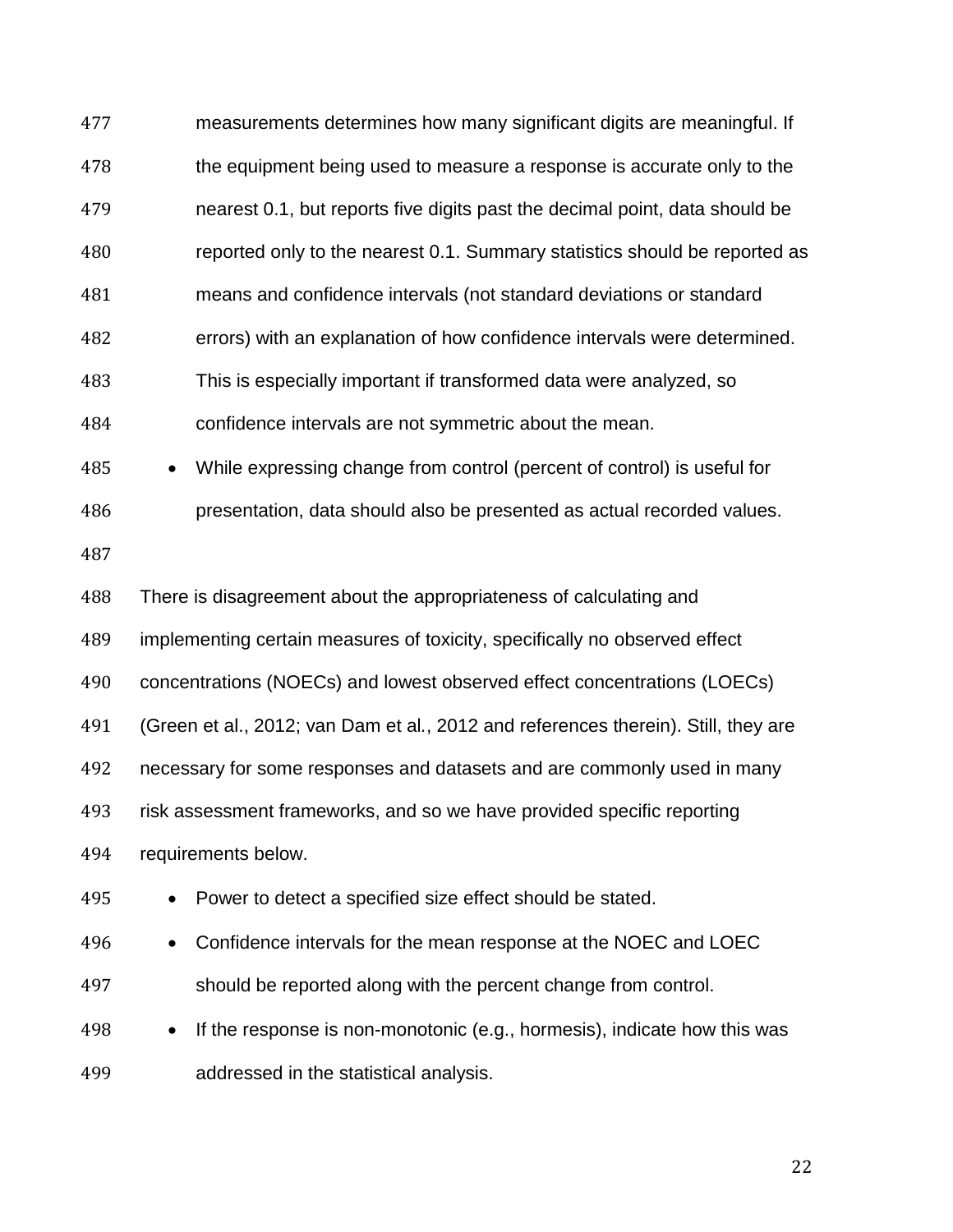| 501 | Effective concentrations (ECx point estimates where x is typically no more than                 |
|-----|-------------------------------------------------------------------------------------------------|
| 502 | 50) also have specific reporting requirements. These are:                                       |
| 503 | Define percent change from control (the 'x' in ECx) as to whether it applies                    |
| 504 | to raw or transformed data.                                                                     |
| 505 | Report when EC <sub>x</sub> estimates are extrapolations, including extrapolations<br>$\bullet$ |
| 506 | below the lowest tested positive concentration/dose.                                            |
| 507 | Report what exposure values (e.g., measured versus nominal) were used                           |
| 508 | in your estimates                                                                               |
| 509 | Model selection and goodness-of-fit criteria should be specified.<br>$\bullet$                  |
| 510 | The minimum effect size that a regression model can reliably estimate                           |
| 511 | should be determined and reported. For example, if the standard error of                        |
| 512 | the control mean is 20% of that mean, then the estimation of ECx for x                          |
| 513 | <20 is likely unjustified.                                                                      |
| 514 | Confidence intervals should be reported for EC <sub>x</sub> and all model parameters            |
| 515 | and explain why any parameters not significantly different from zero were                       |
| 516 | included in the model, as these can indicate possible model problems.                           |
| 517 |                                                                                                 |
| 518 | 9. Raw Data                                                                                     |
| 519 |                                                                                                 |
| 520 | Ideally, all data that are important to the determination of a toxicity value should            |

be archived in a manner that they can later be made available for validation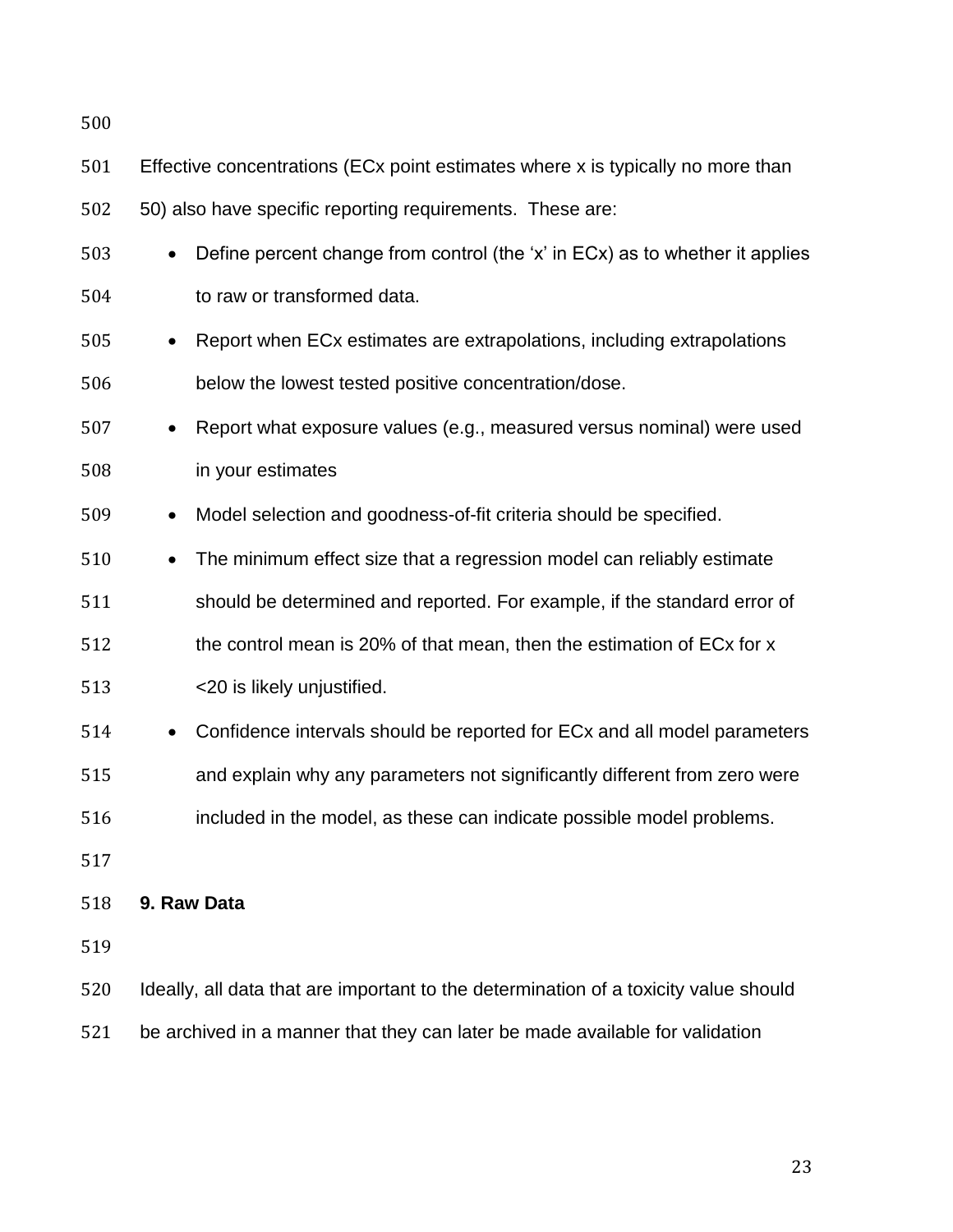| 522 | and/or re-evaluation. However, the minimum data that should be archived (for           |
|-----|----------------------------------------------------------------------------------------|
| 523 | example, in the Supplementary Information/material section of journals) are:           |
| 524 | The replicate and treatment identification.<br>$\bullet$                               |
| 525 | The measured and nominal chemical concentrations for each analysis.<br>$\bullet$       |
| 526 | The non-transformed (e.g., non-logged, non-normalised) biological effects<br>$\bullet$ |
| 527 | data at the level of the unit of measurement. For example, data on                     |
| 528 | individuals if that is what is measured or data for groups of individuals              |
| 529 | when pooled and then measured.                                                         |
| 530 | All measured values for experimental conditions that are known to affect<br>$\bullet$  |
| 531 | the toxicity or bioavailability of the chemical.                                       |
| 532 | The reason for archiving the above data is to increase the usability and longevity     |
| 533 | of impact. For example, risk assessors may require the raw data of papers that         |
| 534 | are crucial to their ecological risk assessments or regulatory decision-making.        |
| 535 | They may require these data in order to re-analyse them or to confirm the              |
| 536 | estimate of toxicity, especially as risk protection goals change through time, and     |
| 537 | across jurisdictions.                                                                  |
| 538 |                                                                                        |
| 539 |                                                                                        |
| 540 | WHAT CAN DIFFERENT STAKEHOLDERS DO TO IMPROVE THE                                      |
| 541 | <b>REPORTING AND IMPACT OF OUR SCIENCE?</b>                                            |
| 542 |                                                                                        |
| 543 | All of us who produce, review, publish and use ecotoxicology data play a vital         |

role in improving the quality and reporting of our science. There are also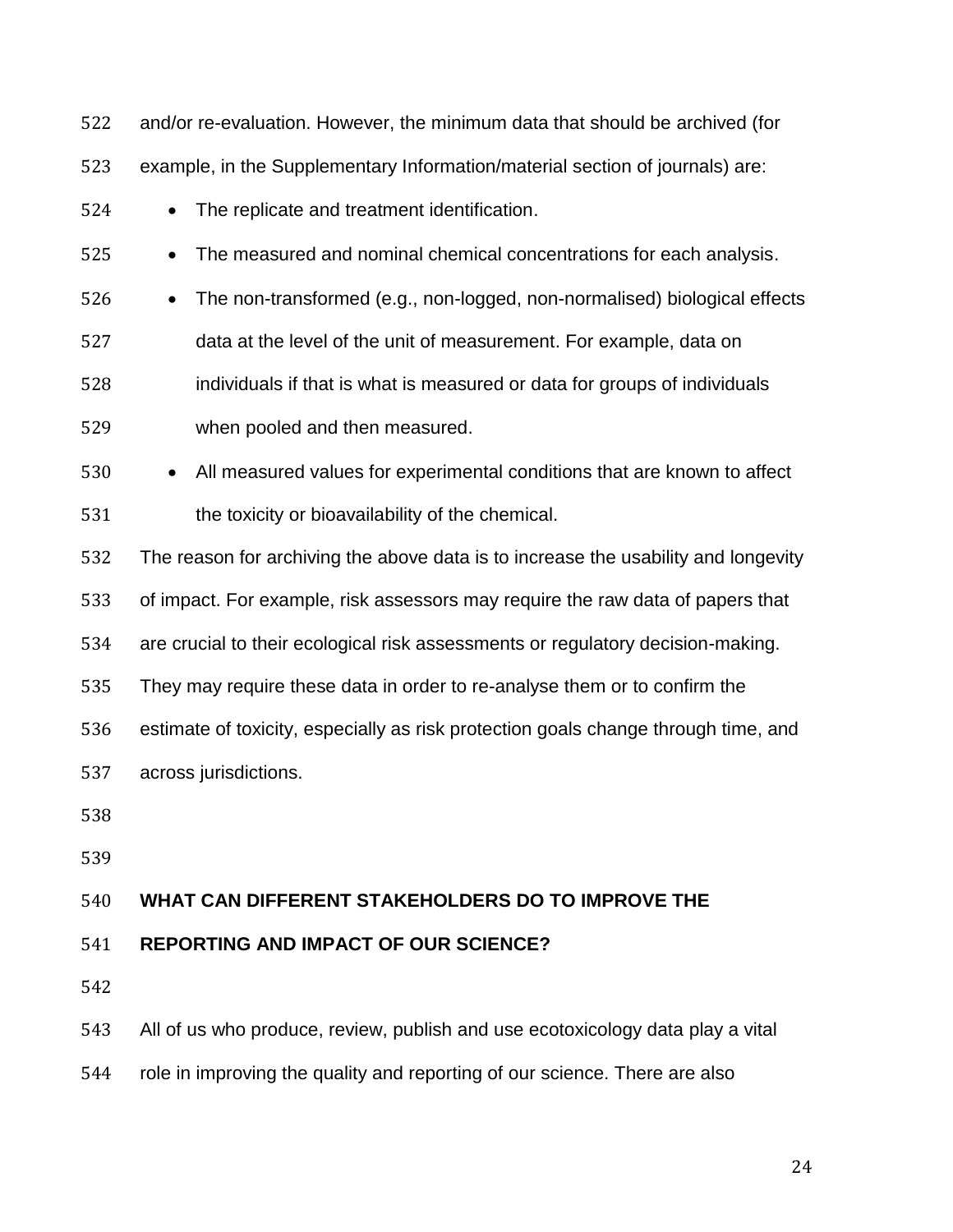immense benefits to everyone involved in this endeavor should we get it right.

There are a number of actions we can take now to move the discipline forward so

that our shared goal of environmental protection is accomplished.

#### **A. What Journals Can Do:**

Some of the benefits to journals from better ecotoxicology studies would be faster

peer reviews, reduced likelihood of damaging retractions, and increased impact

factors. By demonstrating a commitment to the best ecotoxicology, journals can

distinguish themselves from predatory publishers (Bohannon; 2013; Kolata,

2013). Below, we provide advice and guidance to journal publishers, editors-in-

chief, associate editors, reviewers and authors.

1. Journals should work with all stakeholders to create clear minimal

standards for publishing ecotoxicology studies in concert with the peer

review process. This could be implemented through a formal checklist for

authors prior to submission. Ideally, all journals would implement the same

standards. Journals could screen submissions using their checklist and if

their criteria are not met, the paper will not be reviewed.

 2. Reporting author contributions, source of funding, and other possible conflicts of interests, with no addition to author list after submission.

 3. Journal training of reviewers and the use of the checklist of publishing criteria (same checklist as journal submission) to facilitate review.

 4. Open discussion/critique of papers and mechanisms for discussion, such as letters to the editor in online forums.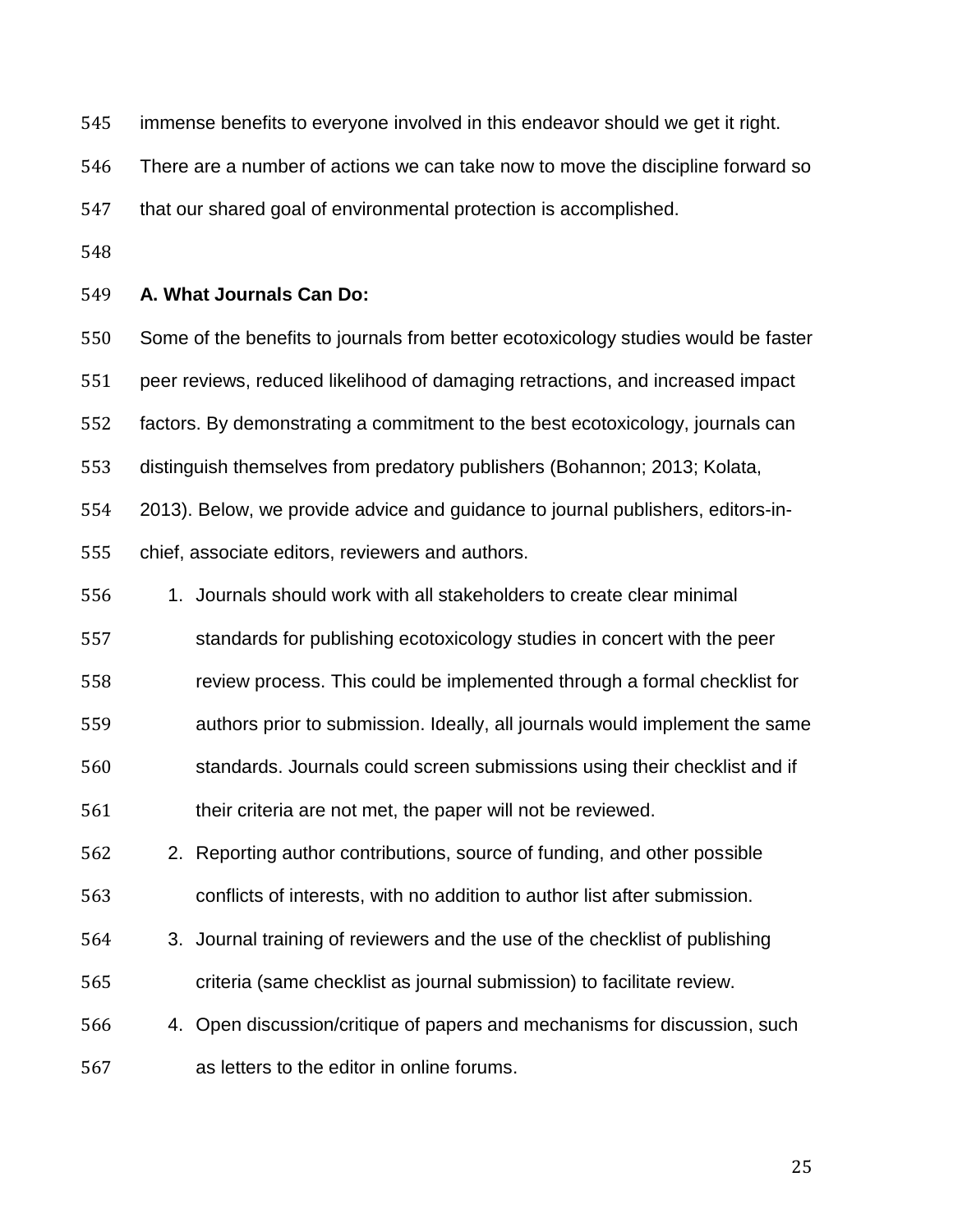| 568 | 5. Create more effective mechanisms for corrections by authors, and clear          |
|-----|------------------------------------------------------------------------------------|
| 569 | reporting of retractions, with the reasons, for published papers.                  |
| 570 | 6. Facilitate obtaining data reported in papers (e.g., supplemental                |
| 571 | information, figures with extractable data). Supplemental Information              |
| 572 | should download with the PDF of the paper (e.g., as it does with                   |
| 573 | Proceedings of the National Academy of Sciences, USA).                             |
| 574 | 7. Encourage submission of good quality papers that contain negative               |
| 575 | findings, or that replicate (or fail to) previous studies.                         |
| 576 |                                                                                    |
| 577 | <b>B. What Scientists/Practitioners Can Do:</b>                                    |
| 578 | The benefits of improving the conductance and reporting by scientists (whether     |
| 579 | academic, government, industry, consultants and contract labs, or non-             |
| 580 | government organizations (NGOs), and students) include less time, resources        |
| 581 | and money wasted repeating previous work that was poorly performed by others,      |
| 582 | fewer animals being used, studies being reviewed more rapidly and by better        |
| 583 | journals, greater inclusion of publications in decision-making processes. Articles |
| 584 | with greater impact can also lead to increased funding to do more good science.    |
| 585 | To achieve these goals we recommend:                                               |
| 586 | 1. Work towards enhancing the training of all practitioners prior to the           |
| 587 | conduction of any ecotoxicology study.                                             |
| 588 | 2. Prior to starting the study, draw in appropriate expertise to ensure greatest   |
| 589 | possible quality (e.g., statisticians, chemists).                                  |
|     |                                                                                    |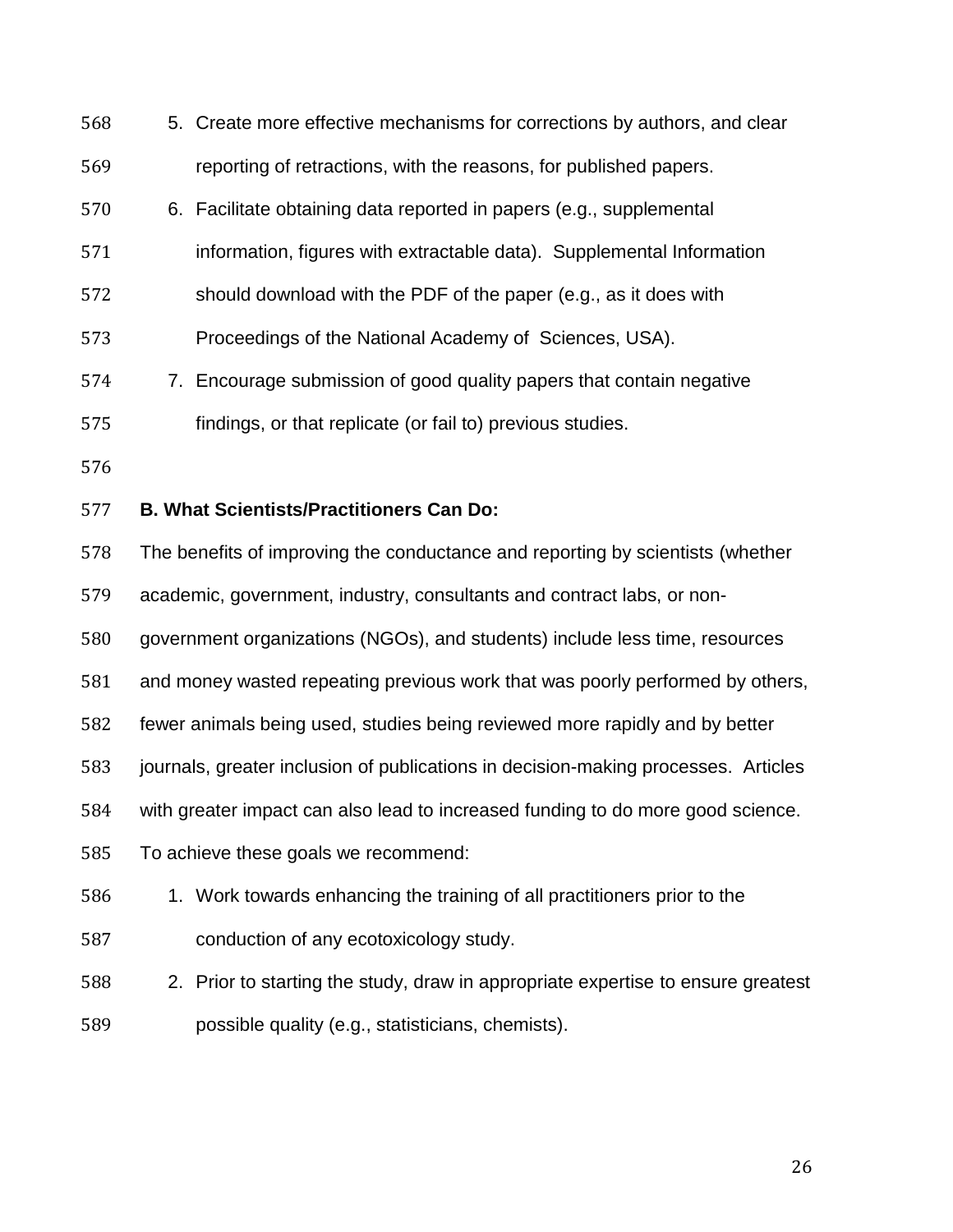| 590 | 3. Create a checklist of a good quality study prior to commencing             |
|-----|-------------------------------------------------------------------------------|
| 591 | experimental work (see Section A: What Journals Can Do; Example in            |
| 592 | Table 1) and have a plan to meet those requirements.                          |
| 593 | 4. Develop internal laboratory QA/QC procedures and training.                 |
| 594 | 5. Attempt to verify unusual results (e.g., replicate study).                 |
| 595 | 6. Acknowledge the limitations of your data and do not over-interpret the     |
| 596 | results.                                                                      |
| 597 | 7. Cite good quality and appropriate science. As a general rule of thumb, do  |
| 598 | not cite retracted papers.                                                    |
| 599 | 8. Have a mechanism for storing data (historical assay performance, etc.)     |
| 600 | and a means to share that with others. For example, graduate students         |
| 601 | can include raw data within their thesis appendices.                          |
| 602 | 9. Push for a set of consistent screening toxicity test methods across        |
| 603 | jurisdictions and standard test organisms so that replication is facilitated  |
| 604 | and these lower tier data have the widest possible uptake by regulators.      |
| 605 | With this recommendation, we are not attempting to stifle scientific inquiry, |
| 606 | but to reduce the ambiguity that can arise when different investigators ask   |
| 607 | the same initial screening question, e.g., what is the response of the        |
| 608 | duckweed Lemna minor when exposed to a chemical?                              |
| 609 | 10. Become familiar with testing standards standards (e.g., Japanese Ministry |
| 610 | of Agriculture, Forestry and Fisheries (JMAFF), Office of Chemical Safety     |
| 611 | and Pollution Prevention (OCSPP), Organisation for Economic Co-               |
| 612 | operation and Development (OECD) and the American Society for Testing         |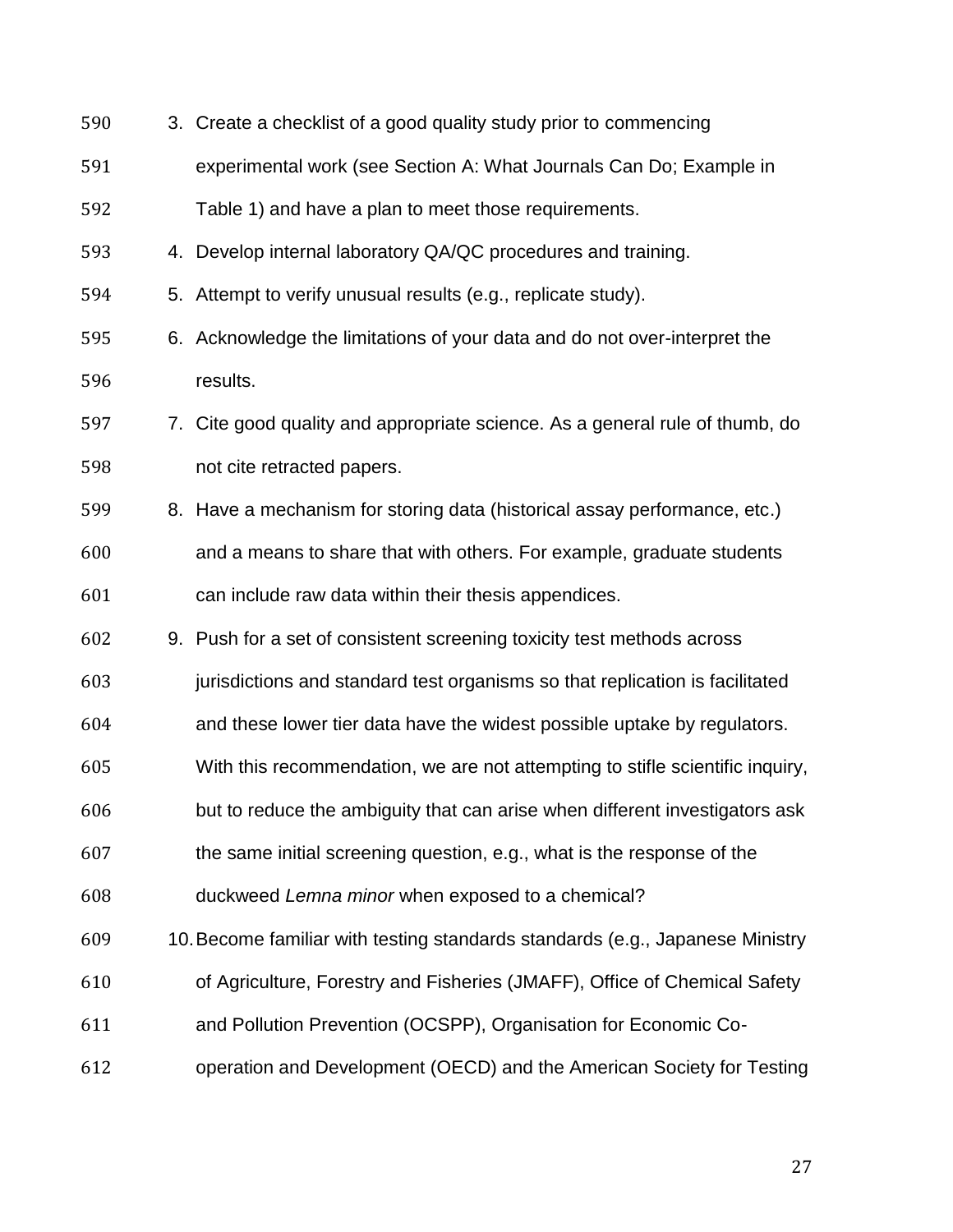| 613 | and Materials (ASTM)) for your test organisms, so that you are aware of |
|-----|-------------------------------------------------------------------------|
| 614 | performance requirements and minimal expectations around experimental   |
| 615 | design.                                                                 |

- 11.Investigate whether or not regulatory bodies have criteria for evaluating
- published literature information (e.g., ECHA 2012, EFSA 2013, US EPA
- 2011) and report this information in your study.
- 12.Practitioners should gain a better understanding of GLP and its role in
- improving the quality of reports for risk assessment (see Borgert et al.,
- 2016).
- 13.Encourage conversations and consultation with diverse data users (e.g. NGOs, media, industry).
- 
- **C. What Data Users Can Do:**

 The benefits to data users from the better reporting of ecotoxicology includes the context required to interpret and integrate the results with all other information evaluated during a risk assessment, less uncertainty in the decision-making process, studies and data that can be used across regulatory jurisdictions, saving time and money, and positions based on data that will be more broadly accepted. It is acknowledged, however, that given the precautionary approach taken in most risk assessment frameworks, even if a study does not report all experimental details, it may still be considered if it provides information on a potential relevant risk not assessed by other data (e.g., toxicity to a non-standard sensitive species/population or vulnerable ecosystem). Those who read and use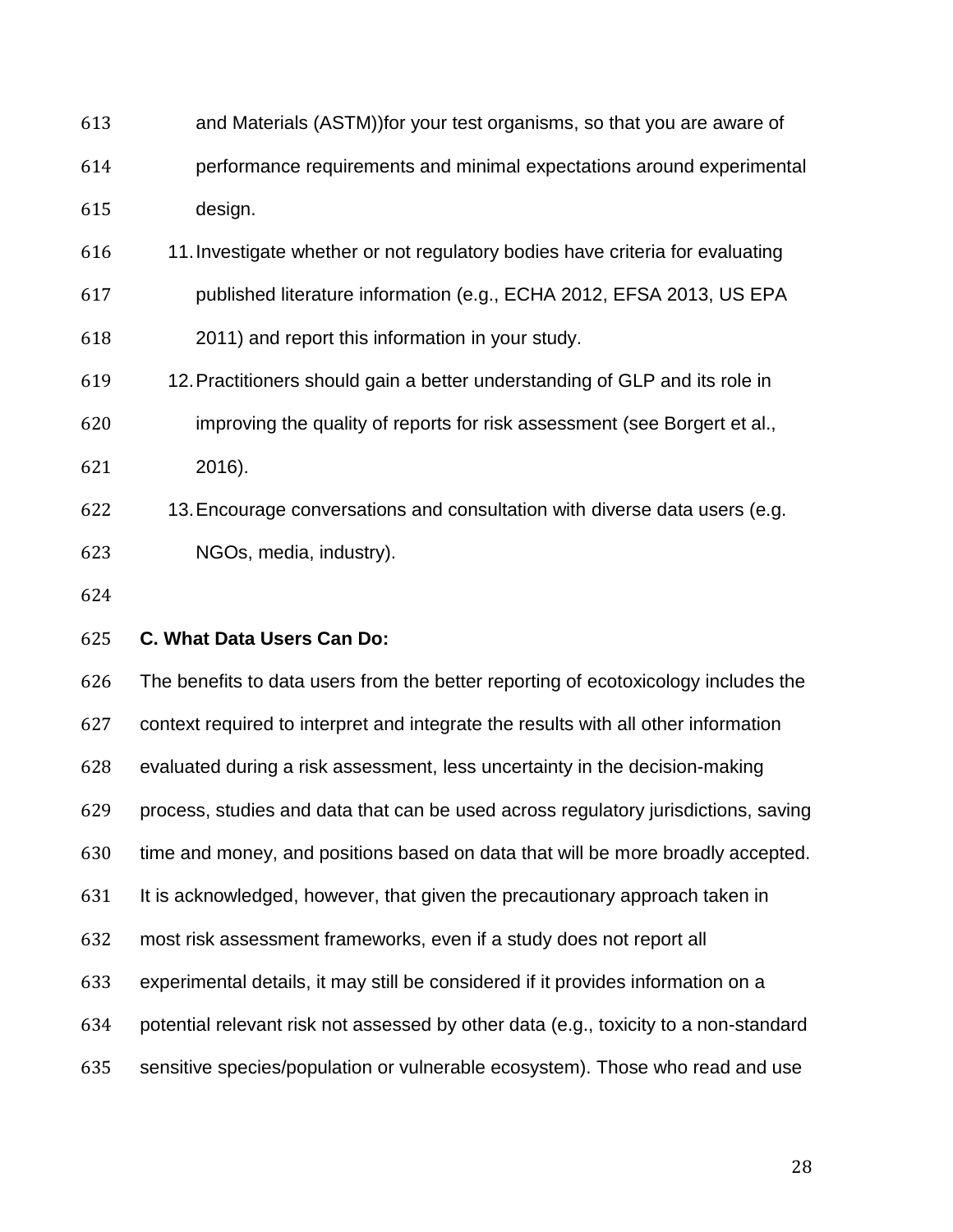- the ecotoxicology literature, such as risk assessors, regulators, NGOs, policy
- makers, risk managers, scientists/practitioners play an integral role in improving

the quality and reporting of ecotoxicology. This can occur through:

- 1. Setting and making available clear expectations for well-conducted
- studies, guidance to assess those studies, and the outcomes of those
- assessments.
- 2. Engaging with the totality of the data and justify the inclusion/exclusion of
- studies and explain how information from multiple studies is assessed,
- weighted and integrated together.
- 3. Consistently use and cite the best science available.
- 4. Conduct outreach amongst practitioners and data users to communicate what your data needs are and why.
- 5. Work towards setting consistent toxicity test methods across jurisdictions.
- 

### **D. What Other Stakeholders Can Do:**

- In this instance, we are thinking primarily of the public and media, and what they
- can do to help ensure better ecotoxicology. Some simple things would be to:
- 1. Cite good quality and appropriate science in an unbiased fashion.
- 2. Encourage consultation with the range of scientists/practitioners and data users (academics, government, industry).
- 3. Work towards building a stronger scientific understanding of what the
- strengths and limitations of peer reviewed literature in general are,
- become comfortable with uncertainty, and acknowledge that well-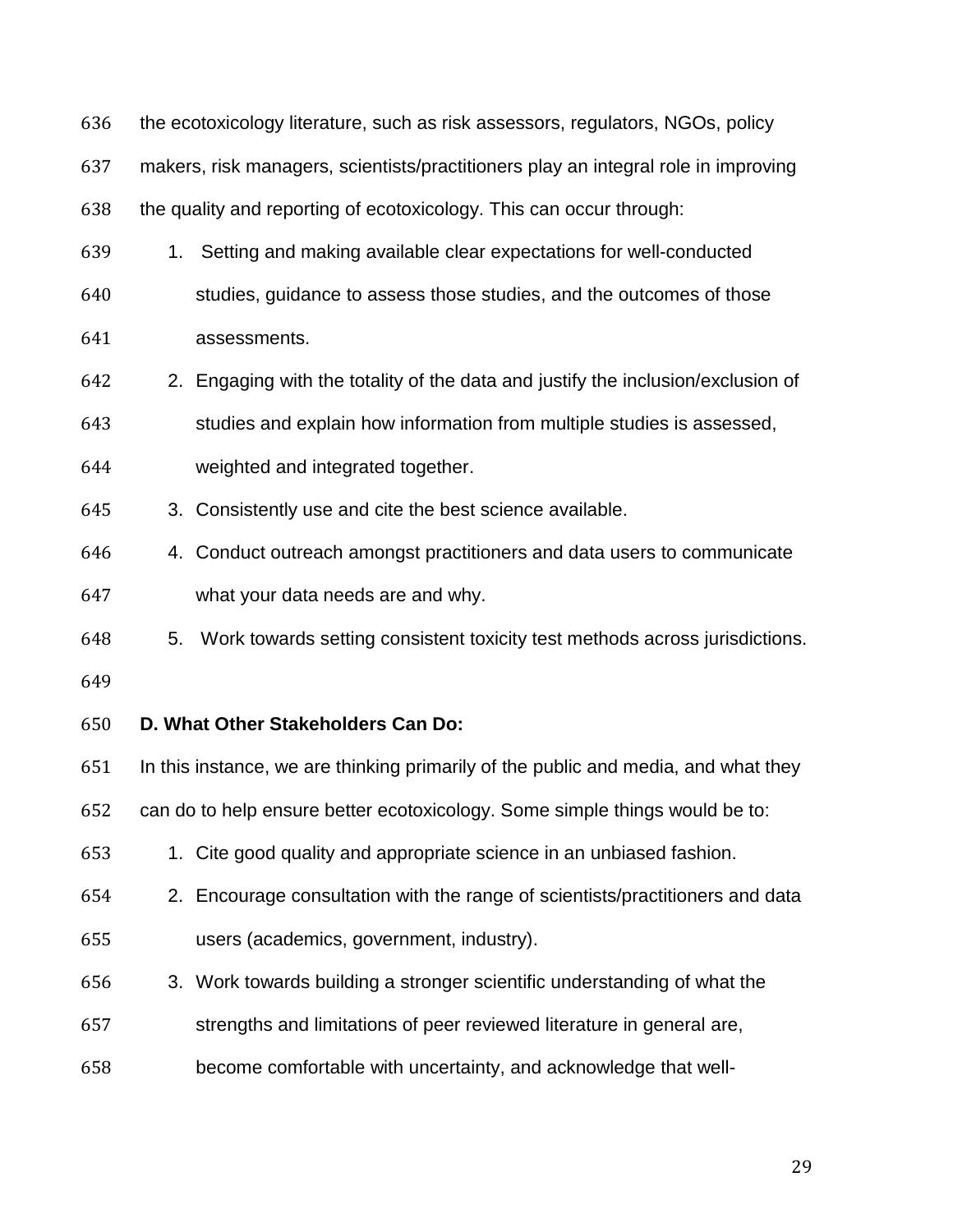conducted and reported studies will trump poorly reported and conducted studies.

#### **E. What Funders Can Do:**

We acknowledge that the vast majority of the ecotoxicology that is done is a

result of funding, whether from government, industry, or other sources, such as

NGOs. As bodies that decide which work will be performed, it is vital they ensure

that they strive to support the highest quality science, and that it is reported

properly. The benefit to funders will be the creation of data that will allow for the

widest reach by all users, enhancing the value of limited financial resources. To

- facilitate this, funders should:
- 1. Create minimum requirements for conducting studies and reporting of data prior to funding approval.
- 2. Provide funding so that open source publishing and repositories for raw data can be maintained.
- 3. Promote ethics and integrity among grantees.

#### **F. What Professional Societies Can Do:**

- Many of us involved in the field of ecotoxicology are also members of
- professional societies (e.g., Society of Environmental Toxicology and Chemistry)
- that can bring together ecotoxicologists from all stakeholder groups, as well as
- provide forums such as dedicated journals for the dissemination of new data.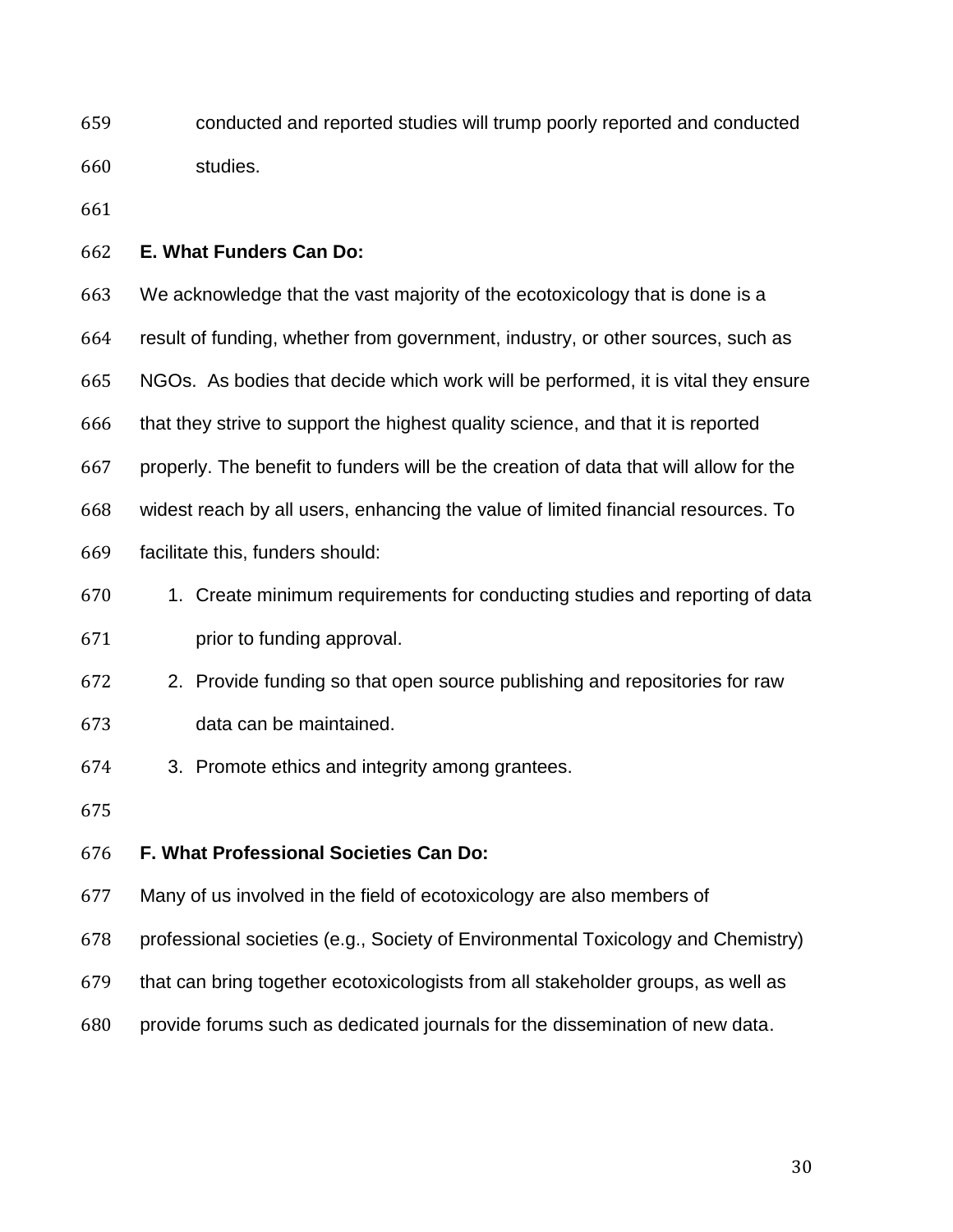Through these societies we can promote better conductance and reporting of ecotoxicology studies through:

- 1. Better and ongoing training of scientists/practitioners (e.g., free short courses on best practices for the conducting and reporting of studies at annual meetings).
- 2. Promoting ethics and integrity for students and supervisors in their research activities.
- 3. Advocating for a set of consistent toxicity test methods across jurisdictions that will be the agreed initial screen characterization of the toxicity of a
- compound to a particular organism.
- 4. Promoting civil and open discussion/critique of papers and mechanisms for discussion, such as special sessions at annual meetings.
- 5. Ensuring society journals are working with publishers, authors, and
- reviewers to improve the reporting of new and negative data.
- 

#### **DISCUSSION**

We believe that our recommended reporting requirements (which also inform

practice), coupled with our recommendations to promote communication among

- users, will improve the overall quality of ecotoxicology. We acknowledge that our
- recommendations do not begin to address adequately the issue of relevance for

the studies themselves (i.e., asking the right question). However, when a user of

ecotoxicology data has identified a series of studies as highly relevant, our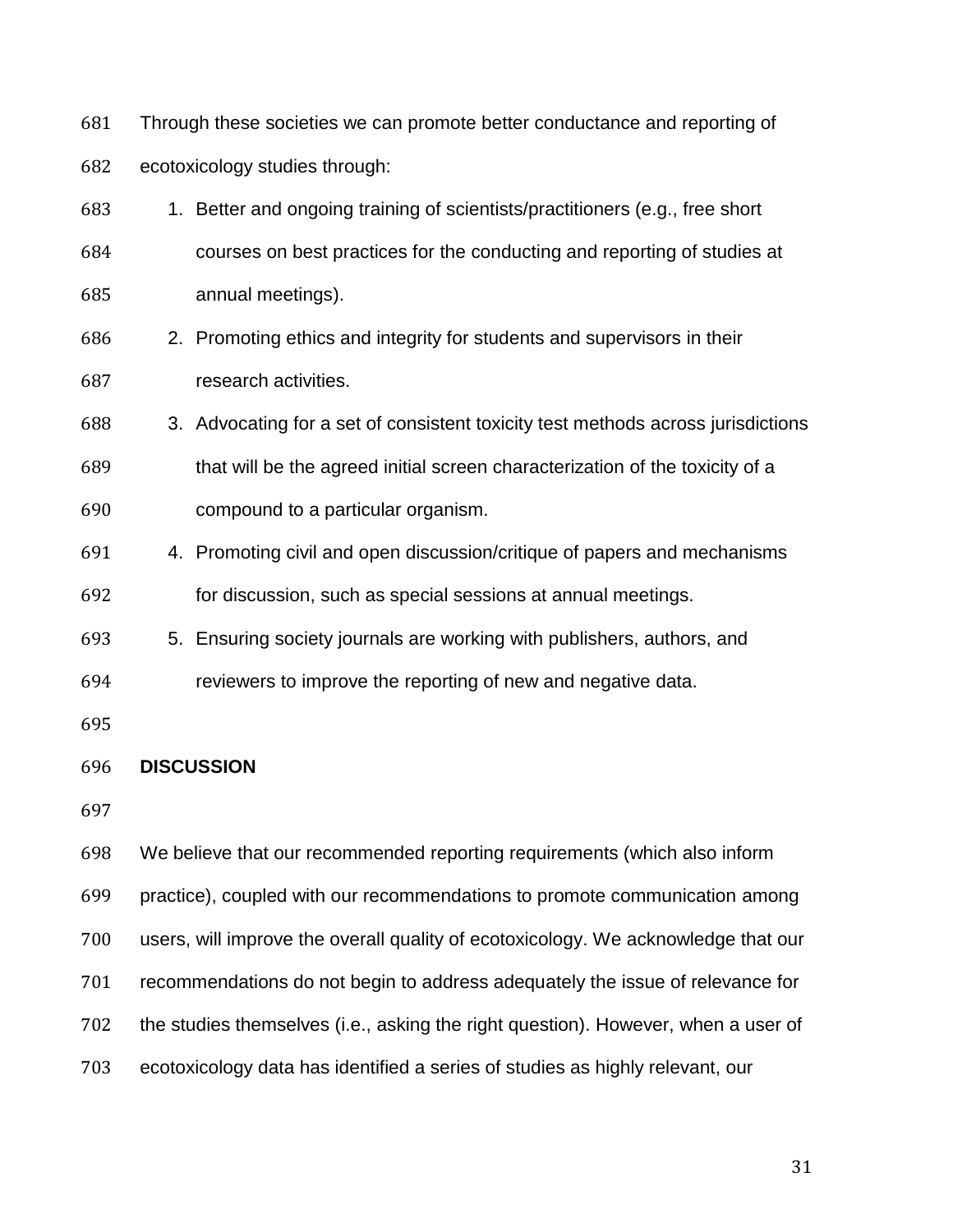recommendations should help him or her to distinguish those that are of the greatest quality and how well they have been performed to address the question of interest (i.e., what is the reliability (aka quality) of the data). We also acknowledge that the requirements we propose are neither definitive nor fixed. As the types of studies we conduct change (e.g., new protocols, new classes of chemicals of concern, *in silico* methods) the reporting requirements might change as well. Finally, we acknowledge the need in some cases for exclusivity of data and feel this is a question of striking the right balance. An appropriate mechanism (e.g., registration protections without the need to keep data from competitors or designating a neutral third party to handle any sensitive information) for sharing can be created so that proprietary data generated for risk assessment and regulators can be examined by all stakeholders. Regulatory agencies are tasked with making scientifically-informed decisions on behalf of the public, and therefore need to use and be seen using data of the highest quality, but also communicating why those data are selected, to ensure public trust and reduce perceptions of possible bias (Forbes et al., 2016).

721 In summary, we have identified crucial areas where the quality of research and publication can be strengthened. These have been addressed through a set of broad recommendations for everyone involved in the discipline. If these are applied, ecotoxicology and its application in environmental protection will improve.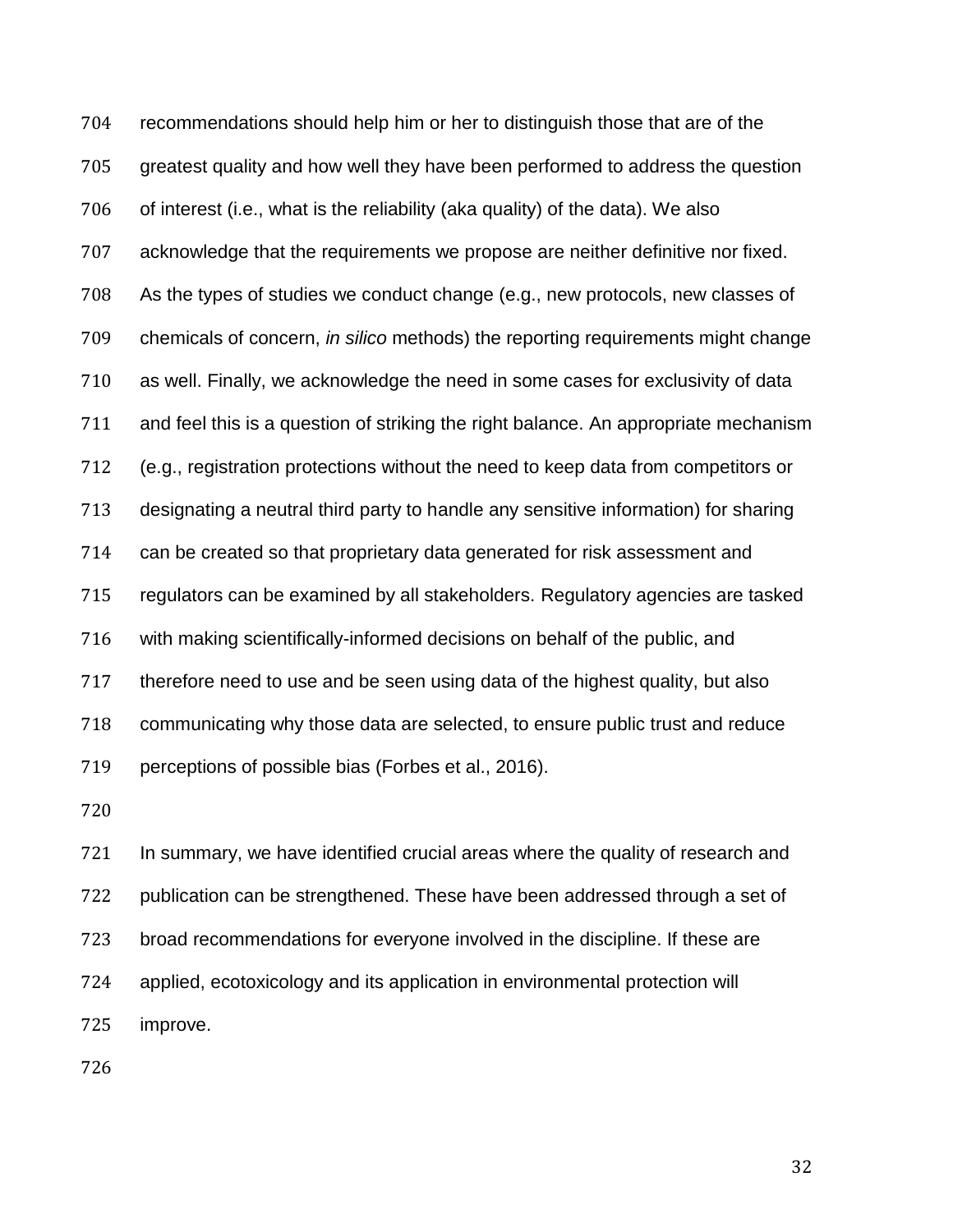- *Acknowledgements* The authors would like to that thank the Society of
- Environmental Toxicology and Chemistry (SETAC) for organizing the PellstonTM
- workshop "Improving the usability of ecotoxicology in regulatory decision-making"
- 730 in Shepherdstown, West Virginia August 30<sup>th</sup> to September 4<sup>th</sup> 2015. Support for
- the workshop was provided by USEPA, CropLife America, Ecetoc, European
- Crop Protection, Monsanto, Compliance Services International, FMC, Syngenta,
- BASF, Exponent, ISK Biosciences, Dupont, MERA, Bayer CropScience, Dow
- AgroSciences, Intrinsik, and SETAC. The commitment of the sponsors to
- advancing environmental science is appreciated. The sponsors did not influence
- 736 the content of this paper.
- 

### **REFERENCES**

- Ågerstrand M, Breitholtz M, Rudén C. 2011a. Comparison of four different methods for reliability evaluation of ecotoxicity data: a case study of non-standard test data used in environmental risk assessments of pharmaceutical substances. Environ Sci Eur. 223(1):17.
- 
- Ågerstrand M, Küster A, Bachmann J, Breitholtz M, Ebert I, Rechenberg B,
- Rudén C. 2011b. Reporting and evaluation criteria as means towards a transparent use of ecotoxicity data for environmental risk assessment of pharmaceuticals. Environ Pollut. 159(10):2487–92.
- 
- Ågerstrand M, Edvardsson L, Rudén C. Bad Reporting or Bad Science? Systematic Data Evaluation as a Means to Improve the Use of Peer-Reviewed Studies in Risk Assessments of Chemicals. 2014. Hum Ecol Risk Assess Int J. 20(6), 1427-1445.
- Alberts B, Kirschner MW, Tilghman S, Varmus H. 2014. Rescuing US biomedical research from its systemic flaws. Pro Nat Acad of Sci. 111(16), 5773-5777.
- 
- Baxter LR, Brain RA, Hosmer A, Nema M, Muller K, Solomon KR, Hanson ML.
- 2015. Effects of atrazine on egg masses of the yellow-spotted salamander
- (*Ambystoma maculatum*) and its endosymbiotic alga (*Oophila amblystomatis*).
- Environ Pollut. 206:324-321.
-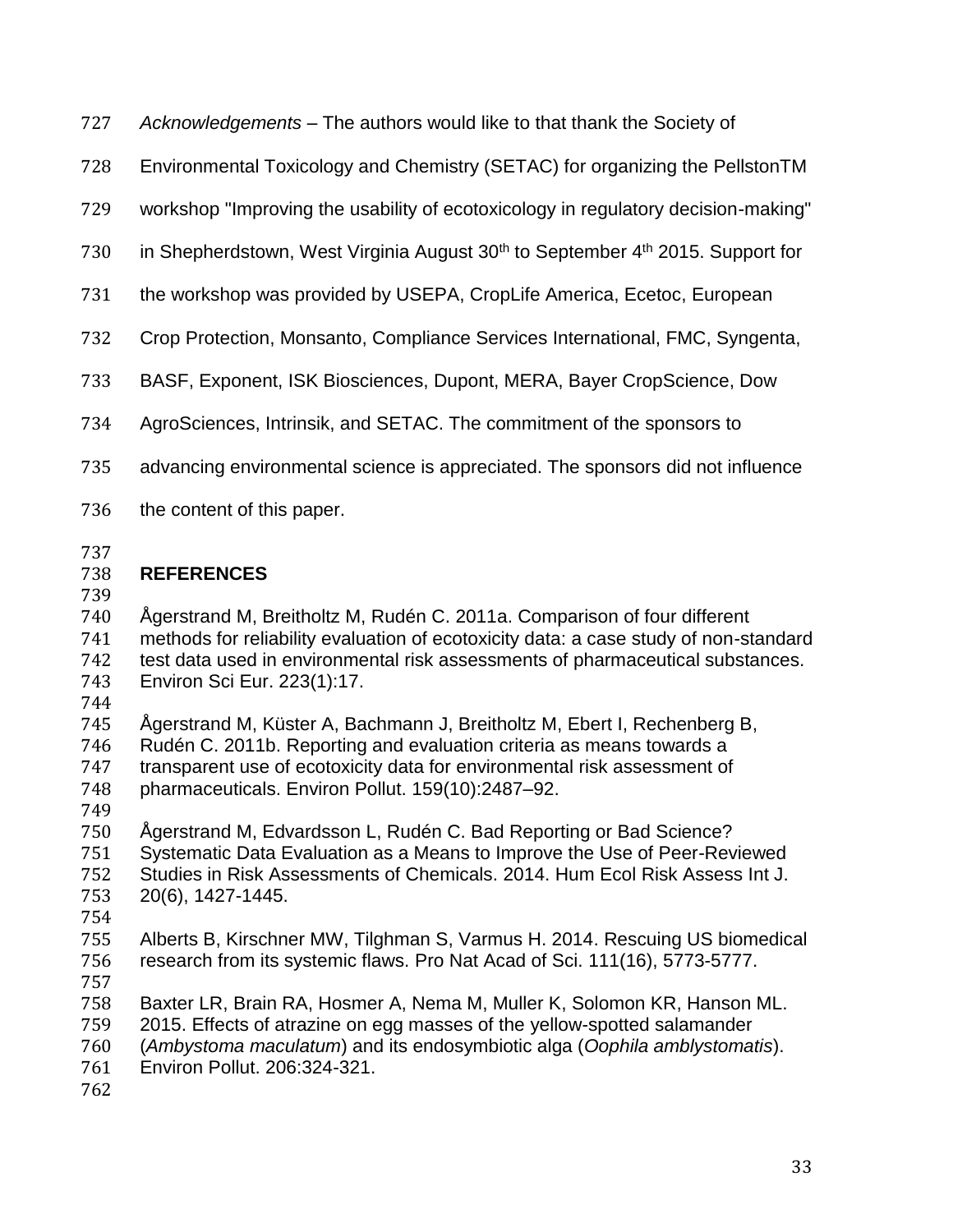Bohannon, J. 2013. Who's afraid of peer review. Science, *342*(6154). Borgert C, Becker R, Carlton B, Hanson M, Kwiatkowski P, Marty M, McCarty L, Quill T, Solomon K, Van Der Kraak G, Witorsch R, Yi K. Does GLP Enhance the Quality of Toxicological Evidence for Regulatory Decisions? Tox Sci. 151:206- 213. Brady, D. 2011. Evaluation Guidelines for Ecological Toxicity Data in the Open Literature. USEPA**.** www.epa.gov/pesticide-science-and-assessing-pesticide- risks/evaluation-guidelines-ecological-toxicity-data-open Chan A-W, Song F, Vickers A, Jefferson T, Dickersin K, Gøtzche PC, Krumholz HM, Ghersi D, van der Worp HB. 2014. Increasing value and reducing waste: addressing in accessible research. The Lancet. 383 (9913): 257-266. Dellinger M, Carvan MJ, Klingler RH, McGraw JE, Ehlinger T. 2014. An exploratory analysis of stream teratogenicity and human health using zebrafish whole-sediment toxicity test. Challenges. 5(1):75-97. Durda JL, Preziosi DV. 2000. Data quality evaluation of toxicological studies used to derive ecotoxicological benchmarks. Hum Ecol Risk Assess. 6: 747-765. The Economist. 2013. October. Trouble at the lab. Scientists like to think science is self-correcting. To an alarming degree, it is not. Available from: [www.economist.com/news/briefing/21588057-scientists-think-science-self-](http://www.economist.com/news/briefing/21588057-scientists-think-science-self-correcting-alarming-degree-it-not-trouble) [correcting-alarming-degree-it-not-trouble](http://www.economist.com/news/briefing/21588057-scientists-think-science-self-correcting-alarming-degree-it-not-trouble) Downloaded 11/5/2016. European Chemicals Agency. 2012. "How to Report Robust Study Summaries. Practical Guide 3. Version 2.0." EFSA supporting publication 2013:EN-511 Forbes V, Hall T, Suter GW. 2016. The Challenge: Bias is creeping into the science behind risk assessments and undermining its use and credibility. Environ Toxicol Chem. 35(5), 1068-1068. Freedman LP, Cockburn IM, Simcoe TS. 2015. The economics of reproducibility in preclinical research. PLoS Biol. 13, e1002165 Glasziou P, Altman DG, Bossuyt P, Boutron I, Clarke M, Julious S, Michie S, Moher D, Wager E. 2014. Reducing waste from incomplete or unusuable reports of biomedical research. The Lancet. 383 (9913): 267-276 Green JW, Springer TA Staveley JP. 2012. The Drive to Ban the NOEC/LOEC in Favor of ECx is Misguided and Misinformed. Integrat Environ Assess Manag. 9:12-16.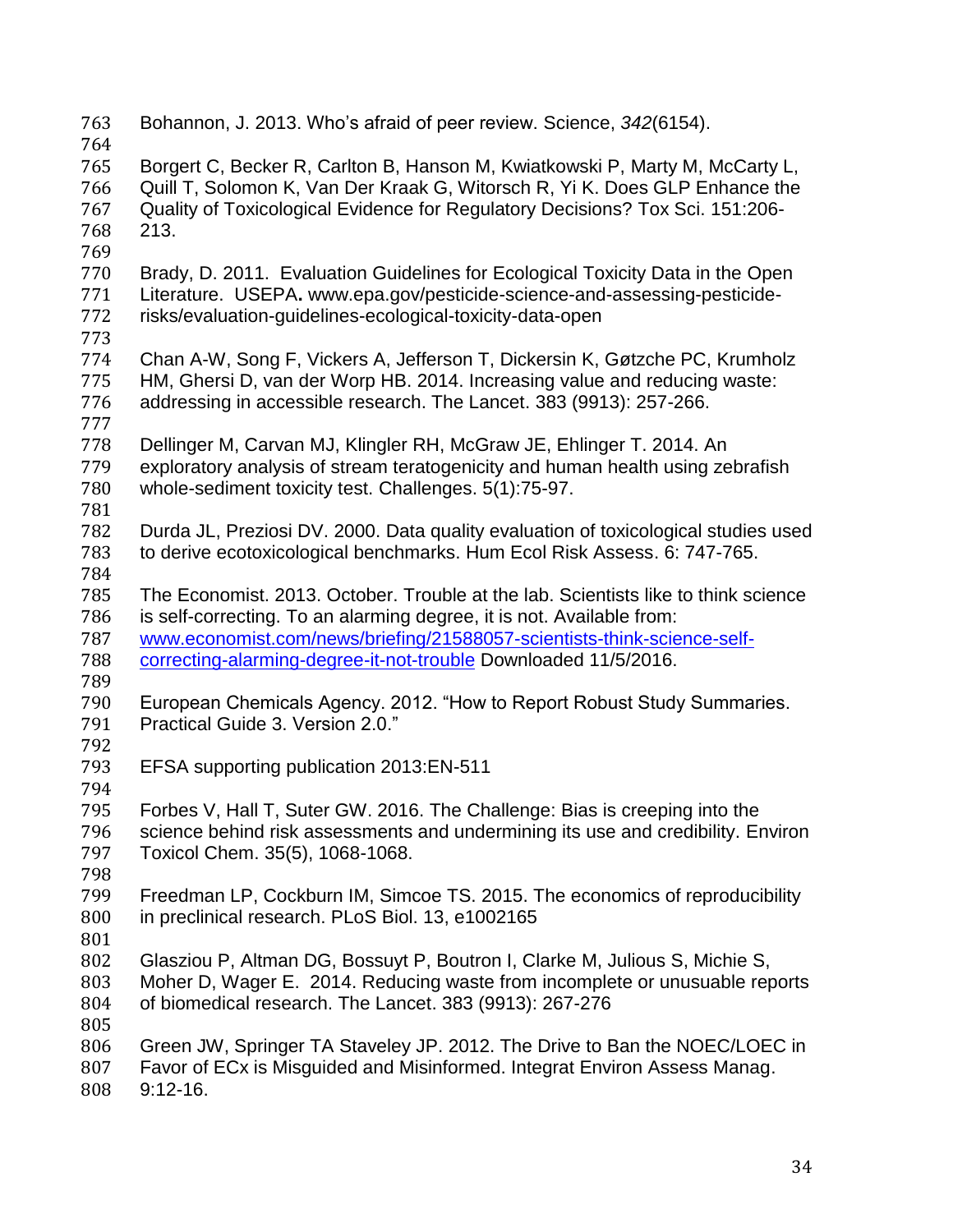| 809 |                                                                                    |
|-----|------------------------------------------------------------------------------------|
| 810 | Harris CA, Sumpter JP. 2015. Could the Quality of Published Ecotoxicological       |
| 811 | Research Be Better? Env Sci Technol. 49(16):9495-9496.                             |
| 812 |                                                                                    |
| 813 | Harris CA, Scott AP, Johnson AC, Panter GH, Sheahan D, Roberts M, Sumpter,         |
| 814 | JP. 2014. Principles of sound ecotoxicology. Env Sci Technol. 48(6): 3100-3111.    |
| 815 |                                                                                    |
| 816 | Klimisch HJ, Andreae M, Tillmann U. 1997. A systematic approach for evaluating     |
| 817 | the quality of experimental toxicological and ecotoxicological data. Regul Toxicol |
| 818 | Pharmacol. 25: 1-5.                                                                |
| 819 |                                                                                    |
| 820 | Kolata G. 2013. Scientific articles accepted (personal checks, too). New York      |
| 821 | Times, April 7th.                                                                  |
| 822 |                                                                                    |
| 823 | Länge R, Hutchinson TH, Croudace C, Siegmund F, Schweinfurth H, Hampe P,           |
| 824 | Panter GH, Sumpter JP. 2001. Effects of the synthetic estrogen 17a-                |
| 825 | ethinylestradiol on the life-cycle of the fathead minnow (Pimephales promelas).    |
| 826 | Env Toxicol Chem. 20:1216-1227.                                                    |
| 827 |                                                                                    |
| 828 | Leung J, Witt JDS, Norwood W, Dixon DG. 2016, Implications of Cu and Ni            |
| 829 | toxicity in two members of the Hyalella azteca cryptic species complex: Mortality, |
| 830 | growth, and bioaccumulation parameters. Env Toxicol Chem.                          |
| 831 | doi:10.1002/etc.3457                                                               |
| 832 |                                                                                    |
| 833 | Mahoney MJ, 1977. Publication prejudices: An experimental study of                 |
| 834 | confirmatory bias in the peer review system. Cognitive Therapy Res. 1(2):161-      |
| 835 | 175.                                                                               |
| 836 |                                                                                    |
| 837 | Meyer JN, Francisco AB. A call for fuller reporting of toxicity test data. Integr  |
| 838 | Environ Assess Manag. 2013 Apr 1;9(2):347-8.                                       |
| 839 |                                                                                    |
| 840 | Moermond CTA, Kase R, Korkaric M, Ågerstrand M. 2016. CRED: Criteria for           |
| 841 | reporting and evaluating ecotoxicity data. Environ Toxicol Chem, 35:297-1309.      |
| 842 |                                                                                    |
| 843 | OECD 2012. Fish Toxicity Testing Framework. OECD Series on Testing and             |
| 844 | Assessment no. 171. ENV/JM/MONO (2012)16.                                          |
| 845 |                                                                                    |
| 846 | OECD 2006. Current approaches in the statistical analysis of ecotoxicity data: A   |
| 847 | guidance to application. Organisation for Economic Co-operation and                |
| 848 | Development. Report nr EVV/JM/MONO (2006) 18 Number 54. 1-147.                     |
| 849 |                                                                                    |
| 850 | Ricaurte GA. 2003. Retraction. Science 301(5639): 1479b-1479.                      |
| 851 |                                                                                    |
| 852 | Schneider K, Schwarz M, Burkholder I, Kopp-Schneider A, Edler L, Kinsner-          |
| 853 | Ovaskainen A, Hartung T, Hoffmann S. 2009. "ToxRTool", a new tool to assess        |
| 854 | the reliability of toxicological data. Toxicol Lett. 189: 138-144.                 |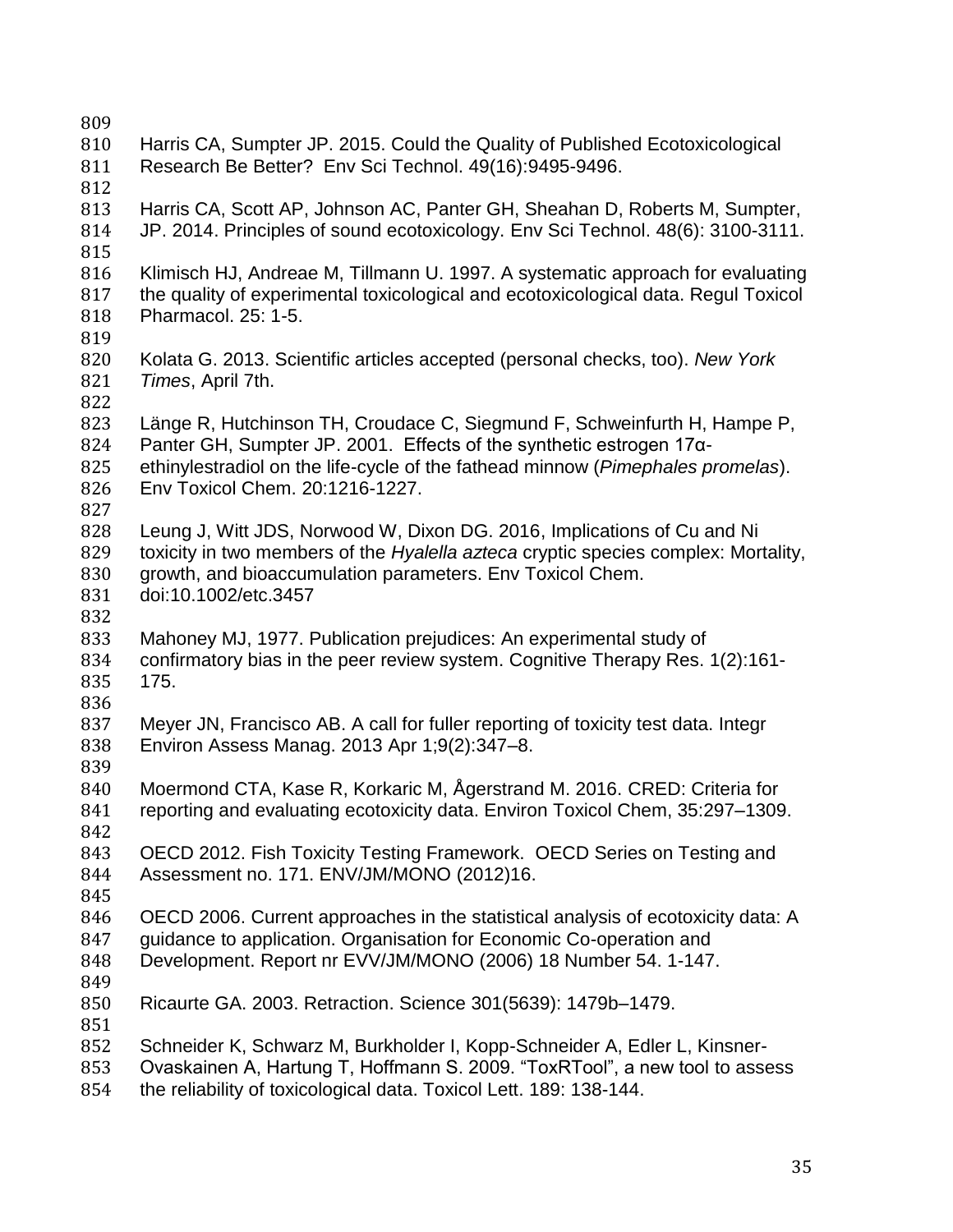- Tufte ER. 1997. Visual Explanations: Images and Quantities, Evidence and Narrative. Cheshire, Conn., USA: Graphics Press. 156 p. Tufte ER. 2001. The Visual Display of Quantitative Information. Cheshire, Conn. USA: Graphics Press. 197 p. US EPA 2013. Risks of Cyfluthrin and *Beta*-cyfluthrin Use. Environmental Fate and Effects Division, Office of Pesticide Programs, United States Environmental Protection Agency. Washington, DC. US EPA 1998. Reregistration Eligibility Decision (RED) for Dicofol. US EPA. 2011. "Evaluation Guidelines for Ecological Toxicity Data in the Open Literature. Available Here: www.epa.gov/pesticides/science/efed/policy\_guidance/team\_authors/endangere 870 d species reregistration workgroup/esa evaluation open literature.htm." van Dam RA, Harford AJ, Warne MStJ. 2012. Time to get off the fence: The need for definitive international guidance on statistical analysis of ecotoxicity data. Integrat Environ Assess Manag 8(2):242-245. Warne MStJ, Batley GE, van Dam RA, Chapman JC, Fox DR, Hickey CW and Stauber JL. 2015. Revised Method for Deriving Australian and New Zealand Water Quality Guideline Values for Toxicants. Department of Science, Information Technology, Innovation and the Arts, Brisbane, Queensland. 50 pp. Available from: [https://www.researchgate.net/profile/Michael\\_Warne/publication/287533532\\_Rev](https://www.researchgate.net/profile/Michael_Warne/publication/287533532_Revised_Method_for_Deriving_Australian_and_New_Zealand_Water_Quality_Guideline_Values_for_Toxicants/links/56777c9508ae0ad265c5bd3d.pdf) 882 ised Method for Deriving Australian and New Zealand Water Quality Guidel [ine\\_Values\\_for\\_Toxicants/links/56777c9508ae0ad265c5bd3d.pdf.](https://www.researchgate.net/profile/Michael_Warne/publication/287533532_Revised_Method_for_Deriving_Australian_and_New_Zealand_Water_Quality_Guideline_Values_for_Toxicants/links/56777c9508ae0ad265c5bd3d.pdf) Downloaded: 11/5/2016. Weissgerber TL, Milic NM, Winham SJ, Garovic VD. 2015. Beyond bar and line graphs: time for a new data presentation paradigm. PLOS Biology 13: e1002128. DOI: 10.1371/journal.pbio.1002128.
-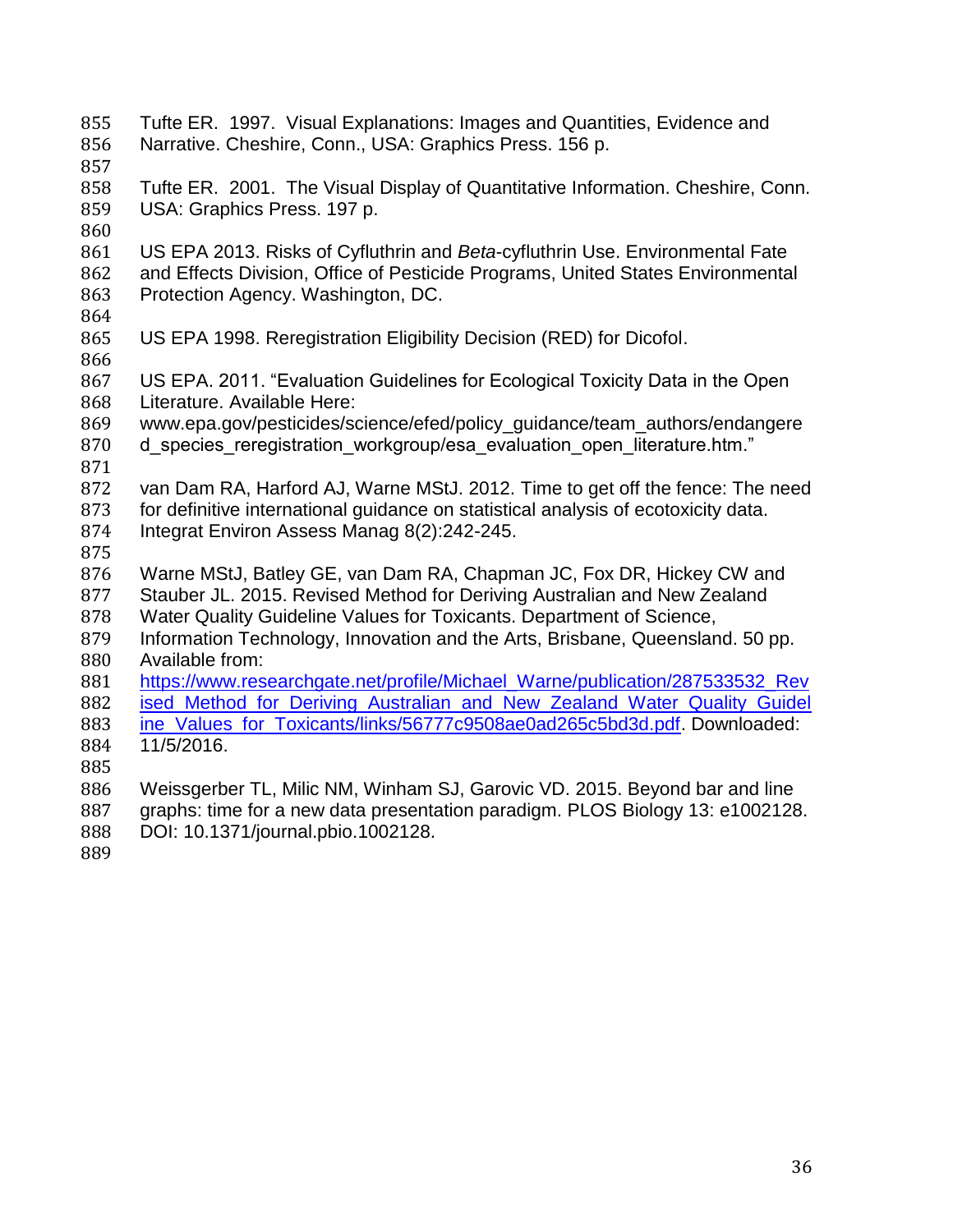**FIGURES**

## 



 **Figure 1:** Number of journals that provide reporting requirements of 1) expectations around statistical analysis (blue circle), 2) confirmation of exposure concentrations (yellow circle), and 3) availability of supplemental data (green circle). Journals were selected using an ISI Web of Science search using the 901 topic keyword 'ecotoxicology', and years published '2014 – 2015'  $(n = 172)$ . Journals were further required to publish more than two 'ecotoxicology' articles in 903  $2014 - 2015$  (n = 31).